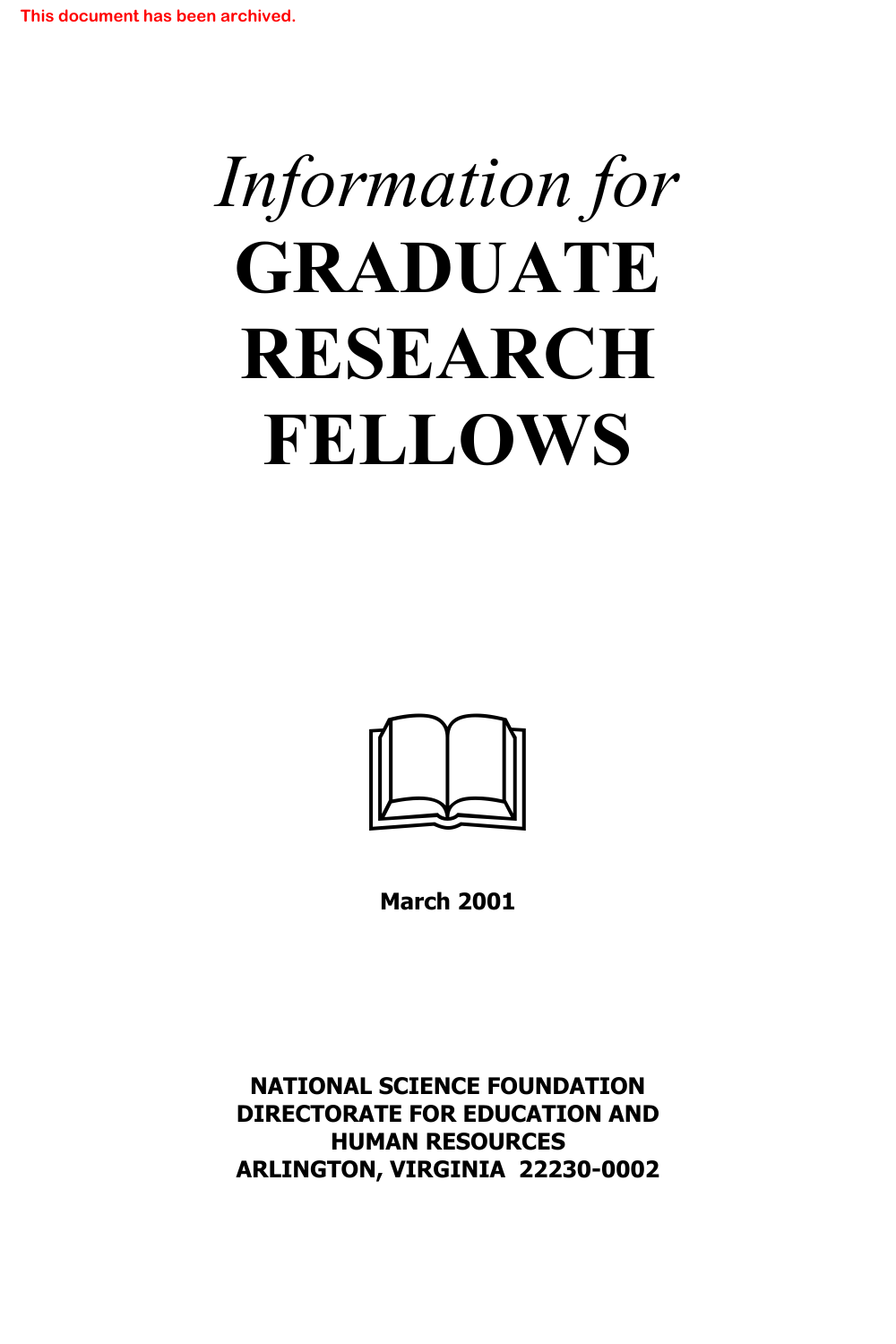## Information in this booklet is designed to serve National Science Foundation Graduate Research Fellows:

Stipend and Cost-of-Education Allowance

For all awards, the annual (12-month) stipend rate is \$27,500 or \$2,291 per month (see section 7).

The cost-of-education allowance for a 12-month academic year is \$10,500 (see section 9).

These rates are reviewed annually. The Coordinating Official will be notified of any changes in these rates.

> Graduate Research Fellowship Program National Science Foundation 4201 Wilson Boulevard--Room 907N Arlington, Virginia 22230-0002

| Phone:  | $(703)$ 292-8694                   |
|---------|------------------------------------|
| Fax:    | $(703)$ 292-9048                   |
| E-mail: | grfp@nsf.gov                       |
|         | Home Page: http://www.nsf.gov/grfp |

Catalog of Federal Domestic Assistance Number of this program is 47.076, Education and Human Resources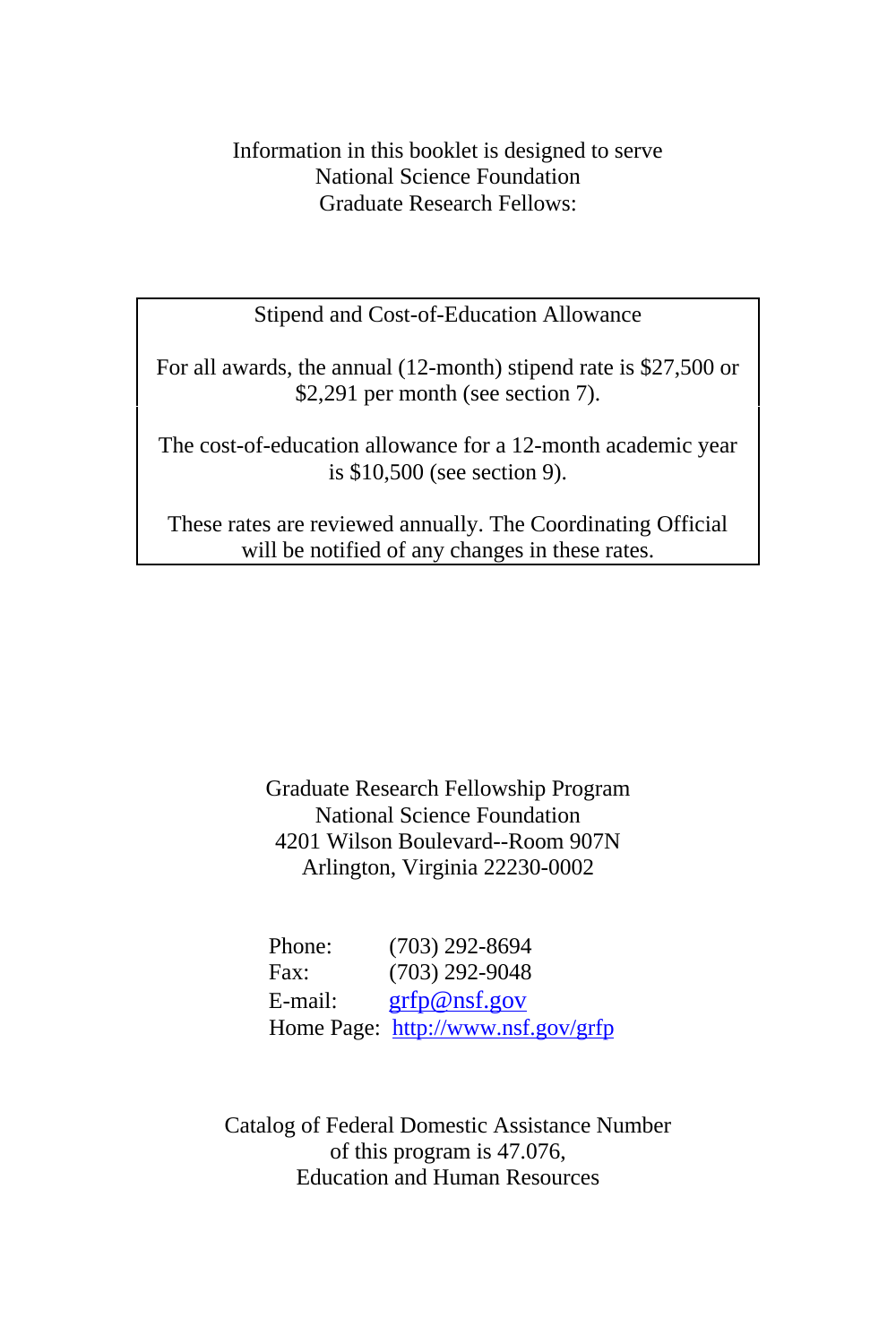## **CONTENTS**

## **Section**

## Page

| 4. Change of Mailing Address, Electronic Mail Address, or Name 3 |  |
|------------------------------------------------------------------|--|
|                                                                  |  |
|                                                                  |  |
|                                                                  |  |
|                                                                  |  |
|                                                                  |  |
|                                                                  |  |
|                                                                  |  |
|                                                                  |  |
|                                                                  |  |
|                                                                  |  |
|                                                                  |  |
|                                                                  |  |
|                                                                  |  |
|                                                                  |  |
|                                                                  |  |
|                                                                  |  |
|                                                                  |  |
|                                                                  |  |
|                                                                  |  |
|                                                                  |  |
| 9. Payment of Tuition and Fees (Cost-of-Education Allowance)  9  |  |
|                                                                  |  |
|                                                                  |  |
|                                                                  |  |
|                                                                  |  |
|                                                                  |  |
|                                                                  |  |
|                                                                  |  |
|                                                                  |  |
|                                                                  |  |
|                                                                  |  |
|                                                                  |  |
|                                                                  |  |
|                                                                  |  |
| c. Field Work (or Study at Another Institution) 13               |  |
|                                                                  |  |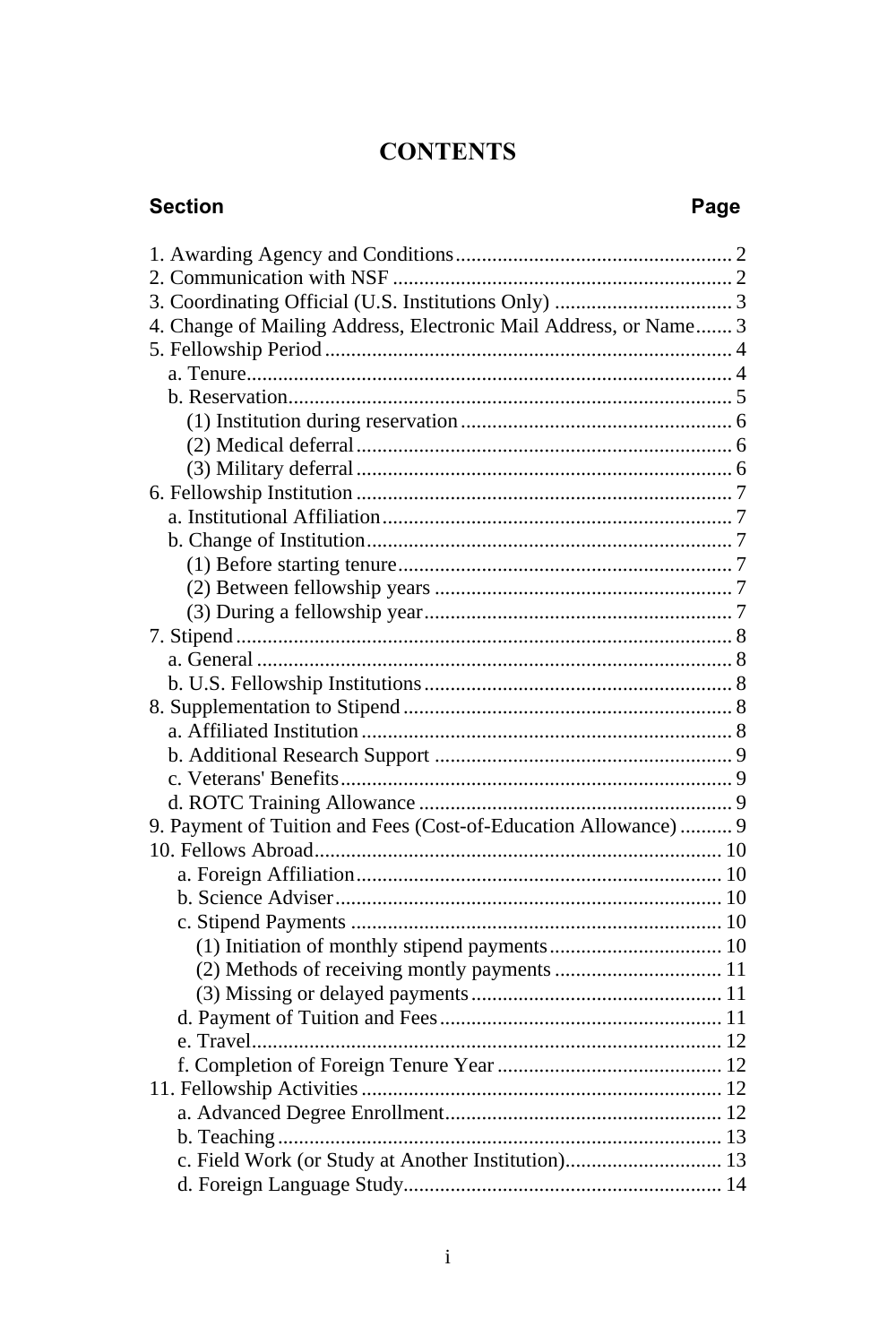| c. Facilitation Awards for Scientists and Engineers with          |  |
|-------------------------------------------------------------------|--|
|                                                                   |  |
|                                                                   |  |
|                                                                   |  |
|                                                                   |  |
|                                                                   |  |
|                                                                   |  |
| b. Sharing of Findings, Data, and other Research Products 17      |  |
| c. Acknowledgment of Support and Disclaimer 17                    |  |
|                                                                   |  |
|                                                                   |  |
|                                                                   |  |
| g. Members of the Armed Forces and Federal Employees 18           |  |
|                                                                   |  |
| a. Yearly Continuation of the Fellowship, (NSF Form 719)  19      |  |
|                                                                   |  |
| c. Starting Certificate, (NSF Form 349) (for Fellows abroad)  20  |  |
| d. Direct Deposit Form for U.S. Banks ONLY, (SF 3881)             |  |
|                                                                   |  |
| e. Termination Certificate, (NSF Form 453) (for Fellows abroad)20 |  |
|                                                                   |  |
| a. Graduate Research Fellowship Program (GRFP) Home Page 21       |  |
|                                                                   |  |
|                                                                   |  |
| Use of U.S.-Flag Air Carriers and Foreign-Flag Air Carriers 23    |  |
|                                                                   |  |
|                                                                   |  |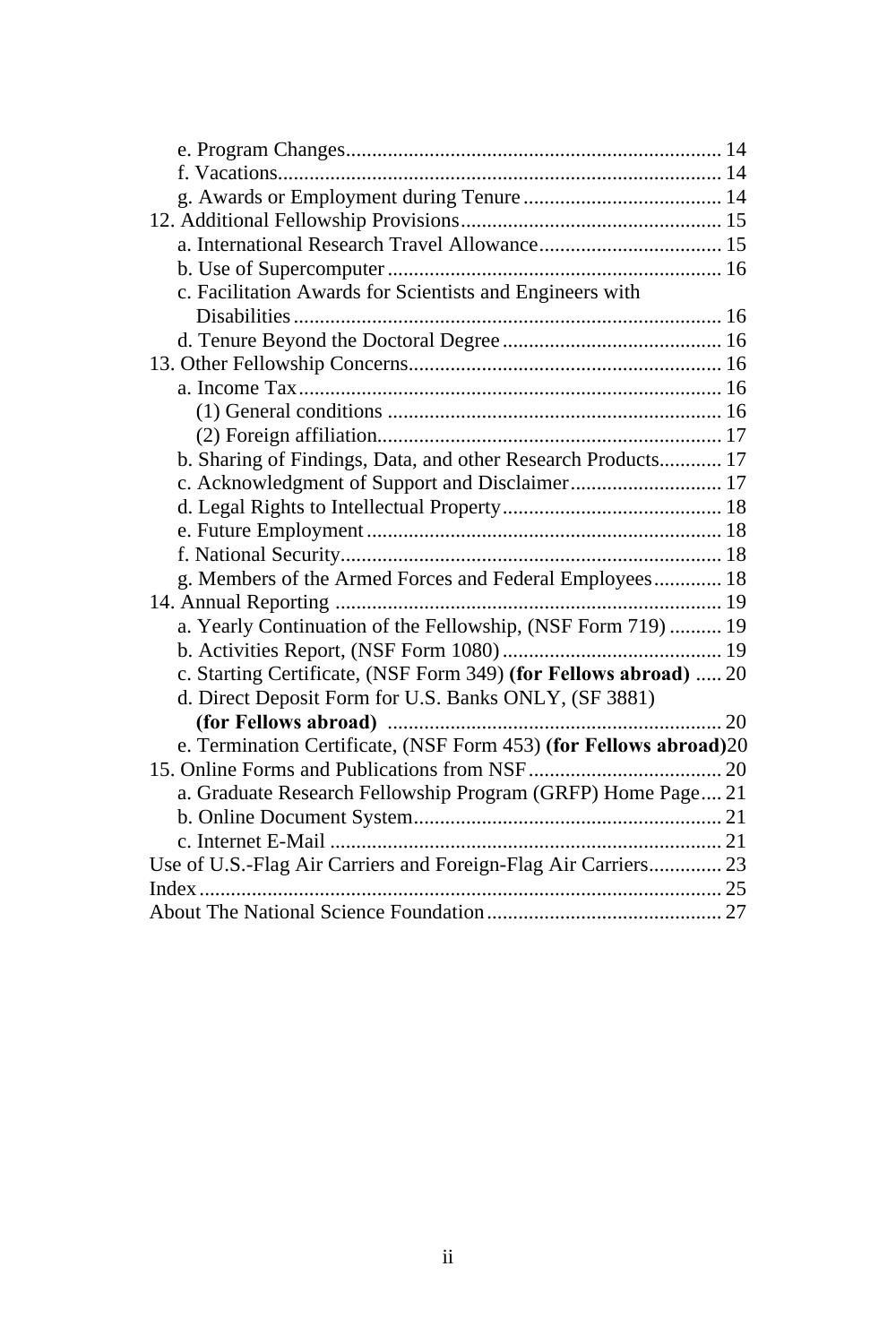#### **NATIONAL SCIENCE FOUNDATION DIRECTORATE FOR EDUCATION AND HUMAN RESOURCES**

**Arlington, VA 22230-0002**

## **INFORMATION FOR GRADUATE RESEARCH FELLOWS**

#### **IMPORTANT**

**Read this booklet carefully.** It outlines the terms and conditions of your Graduate Research Fellowship, and provides general information for use during your tenure.

**Keep it and refer to it whenever you have a question about your Graduate Research Fellowship.** The Foundation and your affiliated institution will thus be able to serve you more quickly and efficiently, and unnecessary correspondence will be avoided. Future editions of this booklet will be posted on the NSF Graduate Research Fellowship Program Home Page during the period of your fellowship.

**Fellows must act each year to continue to utilize or to reserve their fellowships.** This procedure is explained in section 14a.

As a recipient of Federal funds, you are expected to demonstrate a sense of responsibility in fulfilling the academic and fiscal obligations of your award. Failure on the part of a Fellow to observe all of the terms and conditions of a fellowship award constitutes sufficient grounds for its revocation by the Foundation.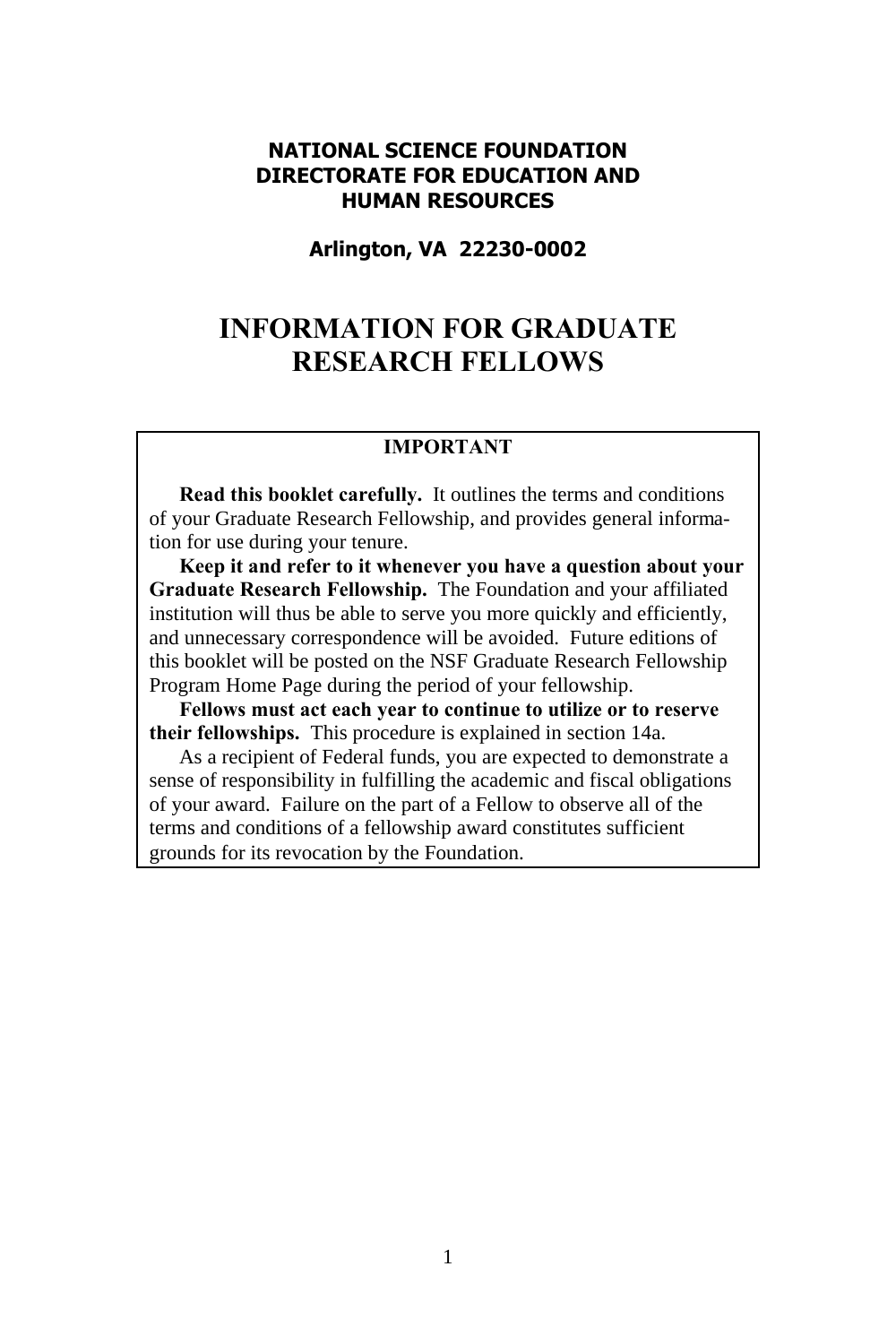## **1. AWARDING AGENCY AND CONDITONS**

The National Science Foundation (NSF) is an agency of the Federal Government. One of its responsibilities is the awarding of graduate fellowships in science, mathematics, and engineering. The fellowships offer direct support for full-time study leading to advanced degrees to individuals who have demonstrated ability and special aptitude in these areas. Fellows are not considered employees of the National Science Foundation.

As noted in the award letter, successful applicants must indicate formal acceptance or declination of the offer by April 30 using NSF Form 179, *Acceptance/Declination Form for NSF Graduate Research Fellowship.* In addition, for those individuals accepting the award, the *Certification Page* must be signed, dated, and returned with the Acceptance Form. If you indicate that you plan to attend a U.S. institution, the Foundation obligates funds for your support under an agreement with the institution of your choice. If you indicate that you plan to attend a foreign institution, reimbursement will be electronically transferred directly to your bank account or a U.S. Treasury Check can be mailed to your address, within the limits outlined in section 10.

## **2. COMMUNICATION WITH NSF**

Most of the questions you may have pertaining to your fellowship are answered in this booklet or can be answered by the Coordinating Official (see section 3) at your affiliated U.S. institution. If you need to contact the Foundation concerning your fellowship, please use the following:

Mail address:

Graduate Research Fellowship Program National Science Foundation 4201 Wilson Boulevard-Room 907N Arlington, Virginia 22230-0002

| Telephone:       | $(703)$ 292-8694 |
|------------------|------------------|
| FAX:             | $(703)$ 292-9048 |
| Internet e-mail: | grfp@nsf.gov     |

Because of the size of this program, NSF uses form letters and electronic mail extensively. Fellows should know, however, that when the need arises, direct contact with the program staff is always encouraged.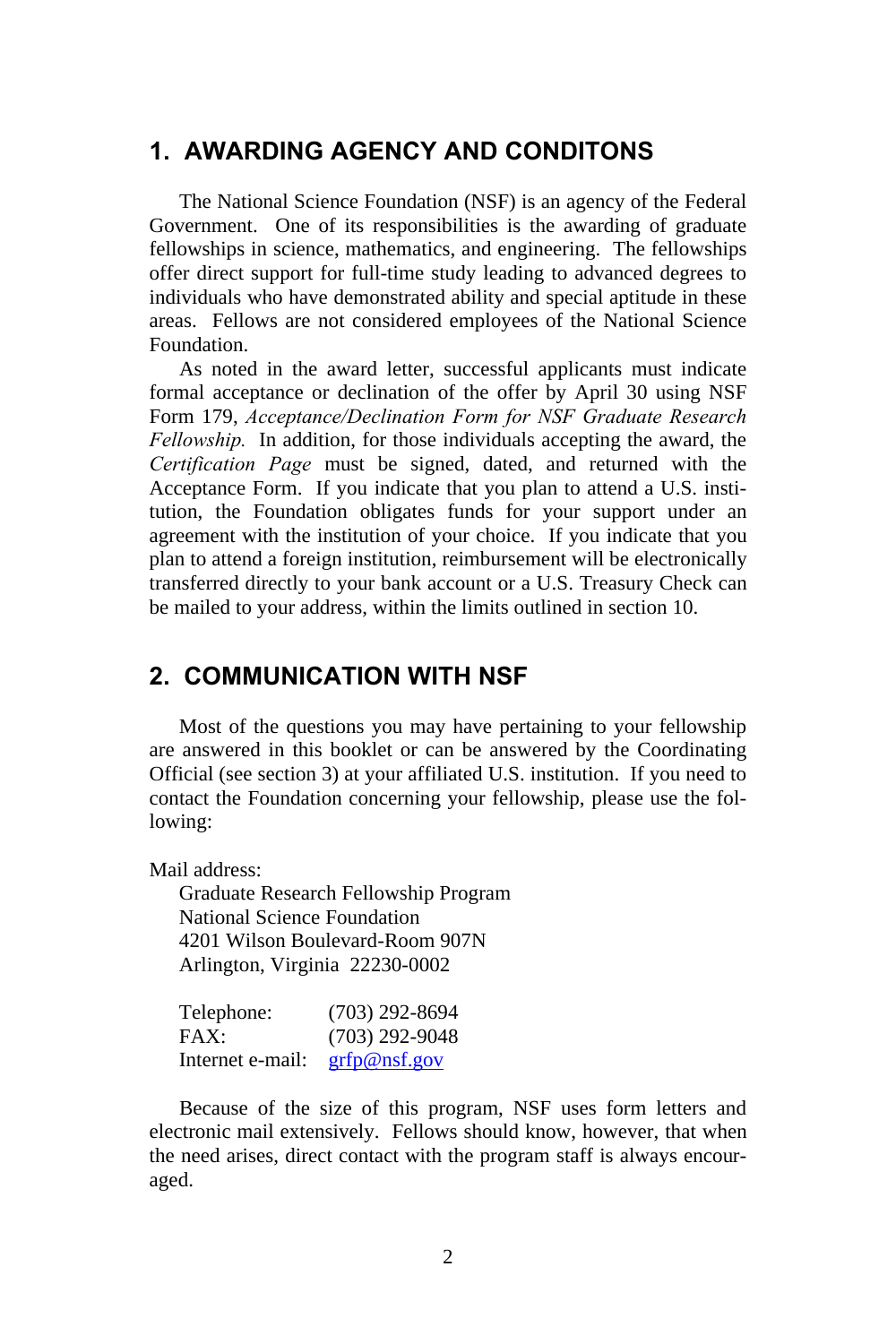The Foundation is required to use ZIP codes on all domestic mail. Please be certain to furnish the proper ZIP code when providing the Foundation with any address in the United States.

## **3. COORDINATING OFFICIAL (U.S. INSTITUTIONS ONLY)**

Each college or university in the United States attended by Graduate Fellows has named a Coordinating Official (CO)--usually a graduate dean or a similar official--who assists the Foundation in administering fellowships at that institution. A Directory of Coordinating Officials lists all COs and their contact information. The Directory is available on the NSF Online Document System (see section 15). Under the terms of an agreement with the Foundation, the fellowship institution provides various services to Fellows at that institution. It is the Fellow's responsibility to contact the Coordinating Official for information and assistance.

No request to the Foundation regarding a change in your fellowship plan or an exception to any fellowship guideline will be considered unless first endorsed by the Coordinating Official. Therefore, Fellows should discuss such requests with their Coordinating Official before contacting the Foundation.

There are no Coordinating Officials at institutions outside the United States. For Fellows abroad, responsibilities normally carried out by the Coordinating Official in the United States will be divided between the Fellow and the Science Adviser. For this reason a number of provisions in this booklet apply specifically to Fellows abroad (see section 10).

## **4. CHANGE OF MAILING ADDRESS, ELECTRONIC MAIL ADDRESS, OR NAME**

You should immediately inform your Coordinating Official of any change of mailing address, e-mail address, or name. Also, please send a copy of the change to the NSF Graduate Research Fellowship office e-mail address: [grfp@nsf.gov.](mailto:grfp@nsf.gov)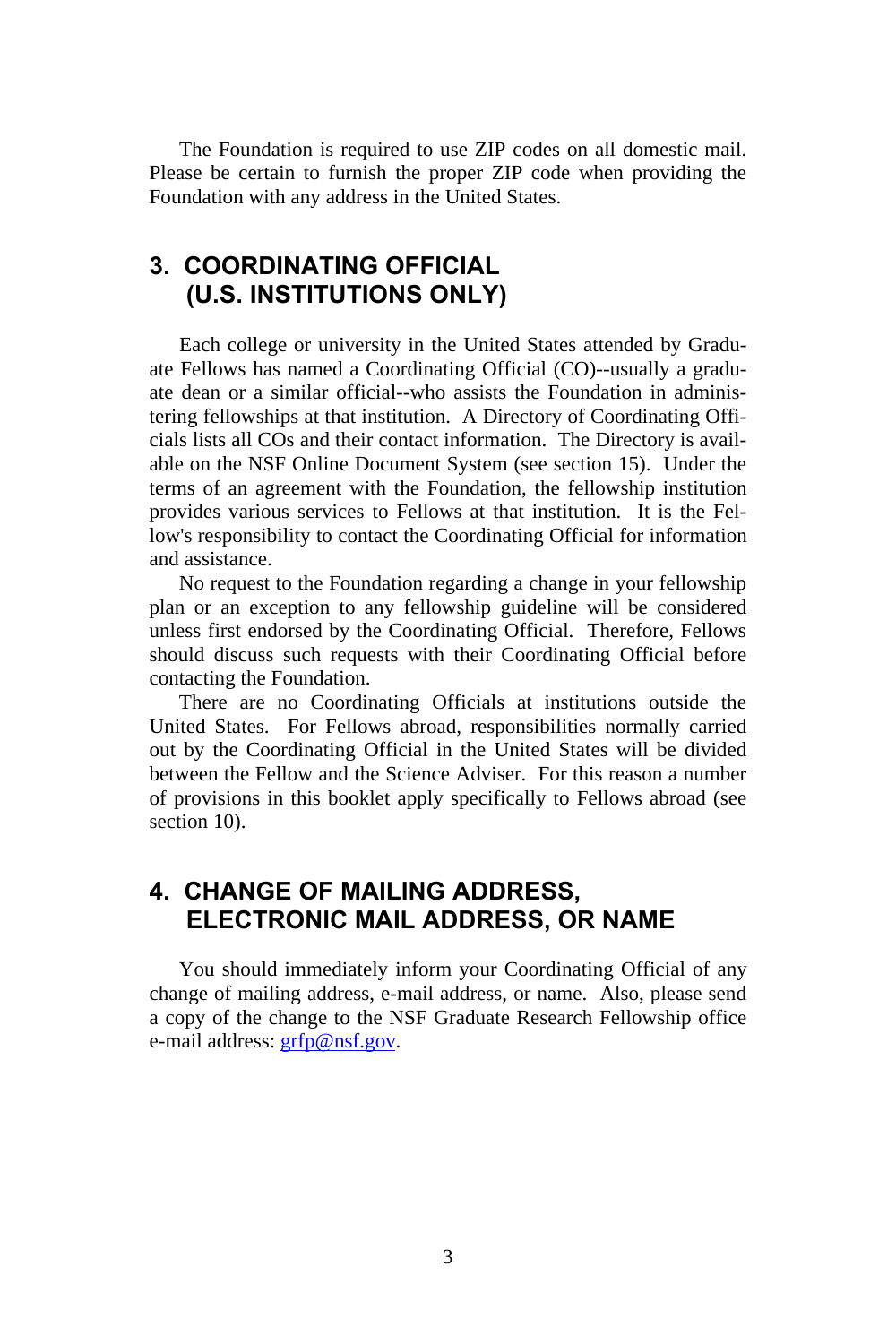## **5. FELLOWSHIP PERIOD**

The period of your fellowship includes three years of tenure, during which you receive NSF funding to pursue your graduate work, and two years of reserve, which you may utilize for alternate activities with the approval of your Coordinating Official and NSF (see paragraph below and section 14a). All NSF fellowship tenure must be completed within five years of your fellowship starting date. The fellowship period is divided into fellowship years; each comprised of a nine-month academic year (and up to three months of an associated summer). A fellowship year cannot be further subdivided into separate periods of utilization and reservation except for medical deferral or military deferral. Each year of the fellowship period is funded and administered separately.

Recipients of new three-year awards may begin tenure in the summer following the award and must begin fellowship tenure not later than the beginning of the fall term with certain exceptions explained below. In any case, all NSF fellowship tenure during any year in which you plan to use your award must start no later than the fall term of that year.

#### **a. Tenure**

Tenure is the period of time during which you utilize your fellowship to pursue your advanced degree in science, mathematics, or engineering. It includes periods of full-time research and independent study whether or not your school is in session, as well as any normal, short vacation periods scheduled at your institution. The **starting date** of your fellowship is the date on which you actually begin your full-time activities, and your tenure is computed from that date. This need not necessarily coincide with a formal summer or fall academic session of your university (though normally it does), and is not defined by the date on which a stipend check may be issued. (The exact starting date is to be mutually arranged between you and your Coordinating Official.) New Fellows should present a copy of their award letter to the Coordinating Official at their affiliated institution when beginning tenure.

Fellows at institutions outside the United States will receive *Fellowship Starting Certificates* (NSF Form 349) for notifying the Foundation directly of their beginning dates (see section 10).

The proper fulfillment of the full-time training obligation assumed by Fellows will be determined at each institution in accordance with Foundation requirements. If you terminate your activities at your institution prior to the completion of your expected tenure, you are entitled to stipend payments only for those months you were on fellowship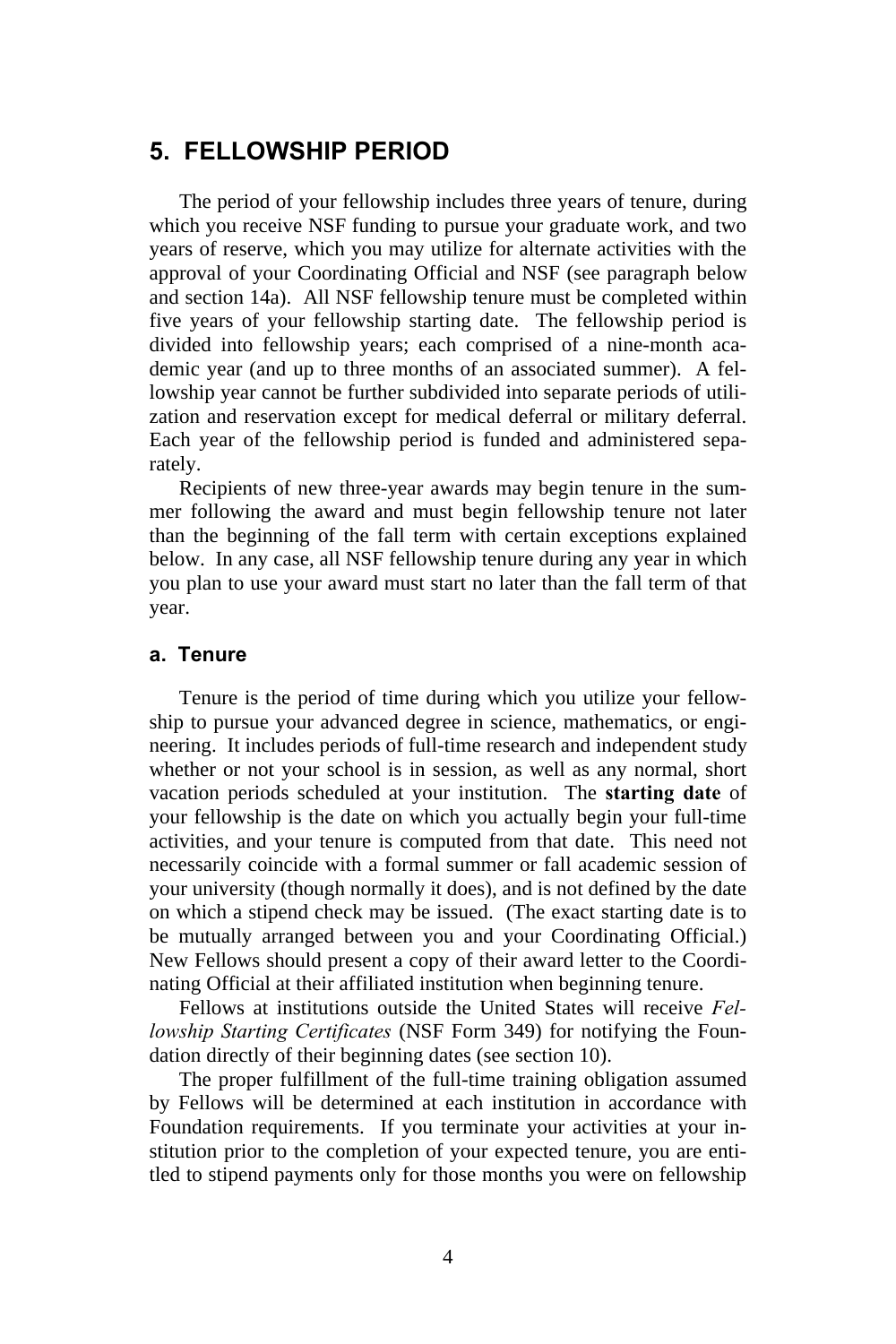tenure at your university (including possible field work), the last month being defined for stipend payment purposes as 14 or more days of tenure.

A Fellow may reduce the tenure of any fellowship year from 12 to no fewer than 9 months, without penalty other than loss of the tenure and associated stipend involved in such a reduction, by notifying the Coordinating Official, or, if abroad, the Foundation directly.

In unusual circumstances and with prior approval, the Foundation will permit a brief interruption of tenure. Normally in such cases stipend payments and tenure will be forfeited for the duration of the interruption.

Should you find it necessary to resign or end your fellowship, you should notify both the Foundation and your Coordinating Official immediately.

The maximum period of tenure in any fellowship year is 12 months and may not be extended for any reason, even in the final year of a fellowship. No individual will be eligible to receive more than 36 months of NSF Graduate Research Fellowship support.

#### **b. Reservation**

With prior Foundation approval, Fellows may reserve any two years over the five-year period to use an alternative means of support, or to engage in activities other than graduate study. In either or both of the years that you do not utilize your award, your fellowship normally will be reserved for your future use during the permissible five-year period. Any of the three tenure years not used during the five year period are considered forfeited. A portion of a year of tenure cannot be reserved for later use, except for medical deferral or military deferral; thus, any months not utilized during a year of tenure are forfeited.

All Fellows, including those on reserve, must file NSF Form 719, *Declaration To Utilize, Reserve Or Terminate A Subsequent Year Of A 3-Year Graduate Fellowship Award,* each year as indicated in section 14a. When returning to active tenure after a period of reserve, Fellows may change start time from fall to summer or vice versa. When such a change in start time is made, NSF must be certain that no Fellow receives more than 36 months of NSF Graduate Fellowship support and that no Fellow is allowed more than five years from the summer or fall after the announcement of the award in which to utilize the fellowship support. Regardless, Fellows exercising this option must enter tenure of the NSF fellowship no later than the fall of the year that their reserve status ends.

Since there is no expectation that three years of NSF fellowship support will be sufficient to complete a doctoral degree program, years of fellowship tenure may be interspersed with one or two years of other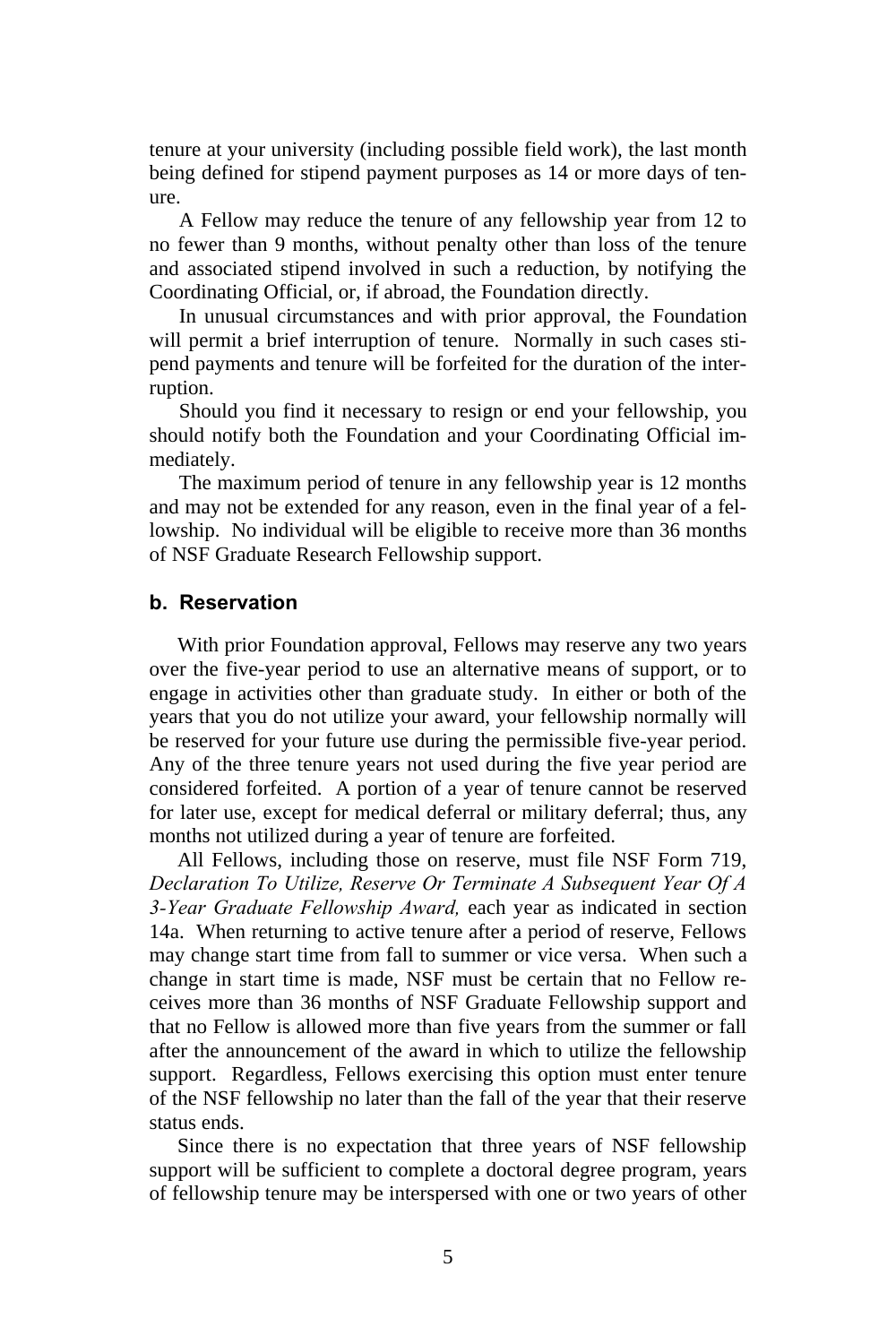forms of support, which it is the Fellow's responsibility to locate and obtain. This practice is in keeping with the Foundation's objective of providing Fellows near the beginning of their graduate studies reasonable assurance of three years of fellowship support, with some flexibility left to Fellows as to when best use of tenure can be made.

**(1) Institution during reservation.** During a year in which a fellowship is reserved, the affiliated institution, for Foundation record purposes, will continue to be the institution at which tenure was most recently carried out, even if the Fellow subsequently severs connections with that institution. For this reason, NSF Form 719, the declaration to utilize or reserve a fellowship in the following year (see section 14a) will be sent during the year of reservation to the Coordinating Official at that institution. The change of institution will be recorded at NSF immediately prior to resumption of tenure at the new institution, rather than prior to or during a period of fellowship reservation. For Fellows who reserve the first one or two years of fellowship tenure, the institution specified on the application form will be considered the fellowship institution unless the Fellow notifies the Foundation of a change. In any case, please keep the National Science Foundation and the Coordinating Official at your institution of record informed of your current address.

**(2) Medical deferral.** Should serious illness or other medical condition occur that prevents full-time fellowship activity for an extended period, you must contact your Coordinating Official regarding fellowship arrangement during this period.

With Foundation approval, a Fellow may be granted a medical deferral. A Fellow requesting a medical deferral must secure a letter verifying the need for a medical deferral from a health care provider and notify the Coordinating Official, who should contact the Foundation. The unused portion of the stipend and cost-of-education allowance during the medical deferral will be reserved for later use by the Fellow. A letter from a health care provider should accompany a Fellow's request to resume tenure after being on medical deferral. A medical deferral may be granted for psychological as well as physical reasons, and the nature of the condition need not be disclosed.

**(3) Military deferral.** Within a given fellowship year a brief interruption for duly authorized military service or training is permitted with the approval of your Coordinating Official. In the case of a longer interruption resulting from active military service or from certain activities in lieu of service with the regular Armed Forces, provision can be made for reservation of a fellowship (or the balance of it) and rein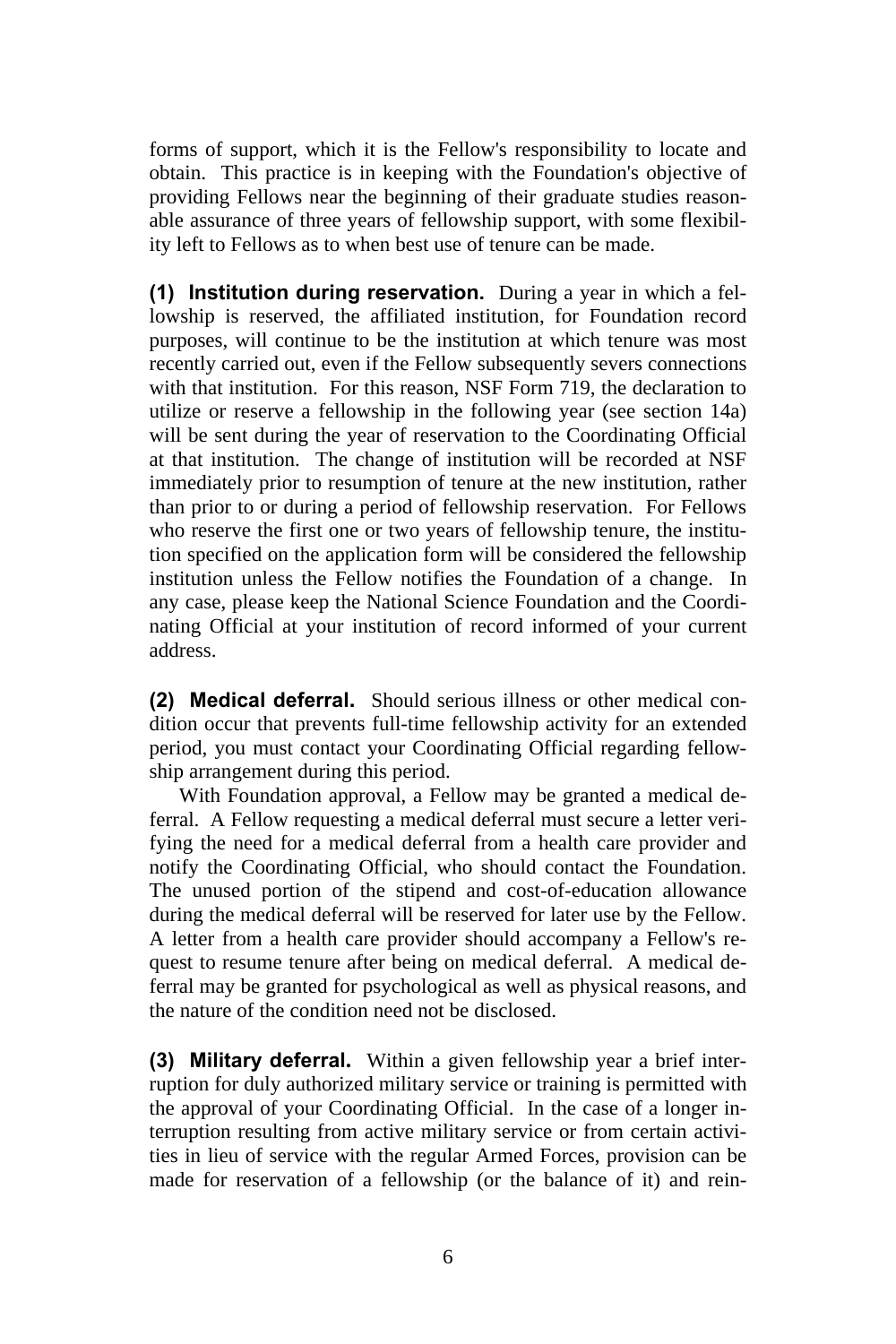statement of the unused portion at a later date. In such cases a Fellow should notify the Foundation immediately in writing of these plans and request further instructions. Pay received by a Fellow for occasional attendance at military reserve or National Guard functions may be received concurrently with support from the Foundation.

## **6. FELLOWSHIP INSTITUTION**

#### **a. Institutional Affiliation**

Fellows must be affiliated at all times during tenure with an appropriate, accredited, nonprofit U.S. or foreign institution of higher education. If the Foundation does not raise a question with you concerning the institution you plan to attend, you may assume your choice has been approved. You are responsible for making all arrangements for acceptance at your chosen institution.

### **b. Change of Institution**

**(1) Before starting tenure.** If you seek acceptance at an institution other than the one listed on your fellowship application, please indicate this change on the *Acceptance/Declination Form For NSF Graduate Research Fellowship* (NSF Form 179) that is to be submitted by April 30 following the award announcement.

**(2) Between fellowship years.** A request to change affiliated institutions between fellowship years is normally made at the time you submit your annual *Declaration To Utilize, Reserve Or Terminate A Subsequent Year Of A 3-Year Graduate Fellowship Award* (NSF Form 719) to your Coordinating Official. The signature of your Coordinating Official or Science Adviser on this form is usually sufficient to support your request. If a decision to change institutions is made subsequent to submission of your annual declaration, you must submit a written request to NSF accompanied by a statement from your Coordinating Official or Science Adviser indicating that your work has continued to be satisfactory as well as evidence of acceptance at your new school.

**(3) During a fellowship year.** If you wish to transfer from one institution to another during a fellowship year, you must notify the NSF and attach (1) a statement from your Coordinating Official or Science Adviser indicating that your work has continued to be satisfactory, and (2) evidence of acceptance in a graduate degree program from your proposed affiliated institution. The Coordinating Official at your current institution will indicate the amount of stipend paid and the amount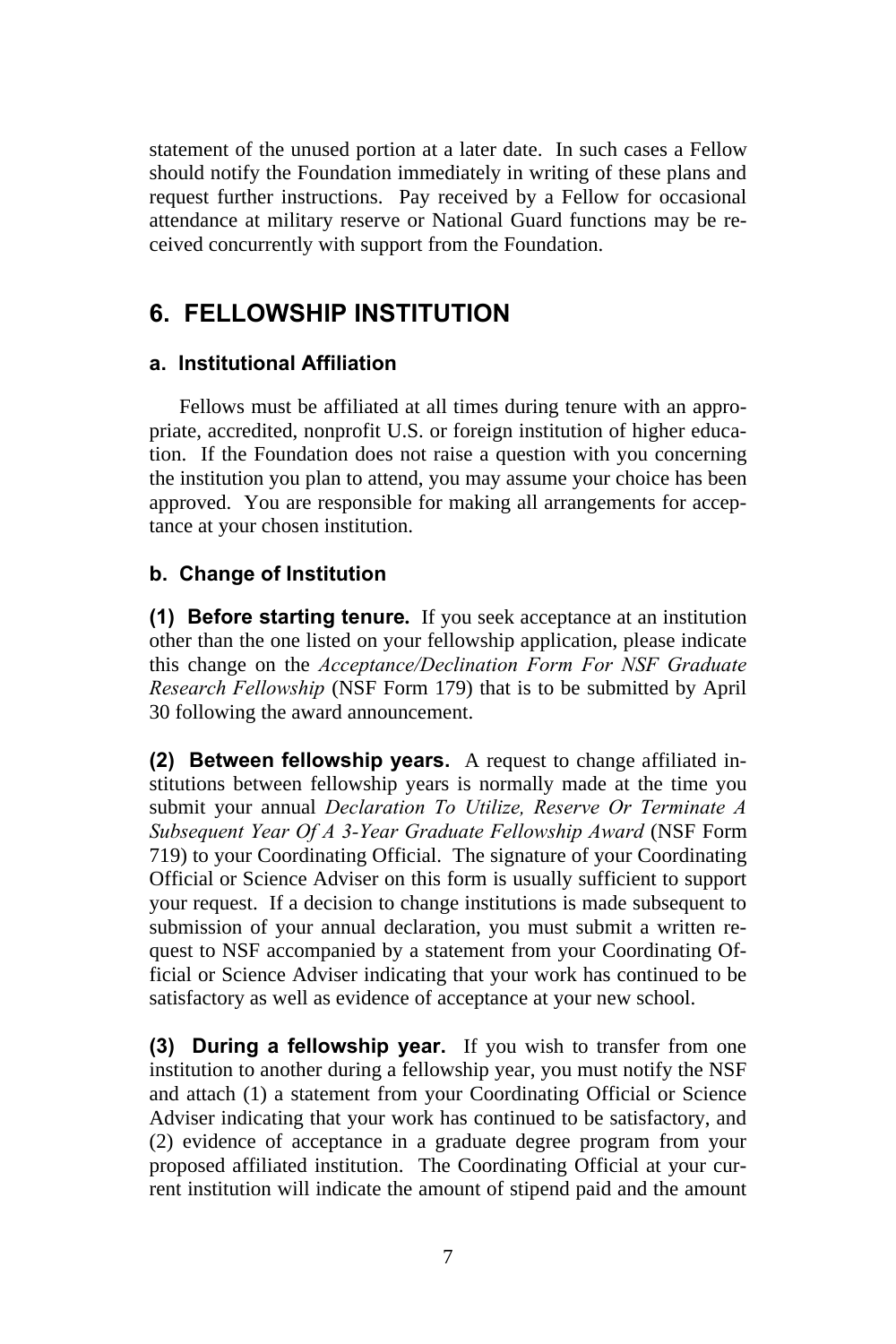of the cost-of-education allowance claimed. You must contact the Coordinating Official at your new institution in order to ensure proper transfer and continued payment of your stipend allowances. In order to receive continued fellowship support when transferring from one institution to another, there must be only minimal disruption in your enrollment and pursuit of academic goals. Please be advised, however, that because of differing payment schedules at U.S. institutions, there may be some disruption in your receipt of stipend payments.

## **7. STIPEND**

#### **a. General**

The Graduate Research Fellowship stipend is as specified at the beginning of this booklet and is subject to periodic review. No dependency allowances are provided. There is no travel allowance for the purpose of assisting you in reaching your affiliated institution in the United States or for any other domestic travel.

The Foundation reserves the right to withhold your stipend if you do not conform to the standards of conduct of your affiliated institution and the National Science Foundation, pending a satisfactory explanation. Any stipend payment received for a period in which you were not actually engaged in fellowship activities must be refunded either to the U.S. institution involved or, if you were attending a foreign institution, to the Foundation.

#### **b. U.S. Fellowship Institutions**

At U.S. fellowship institutions all arrangements for payment of your stipend are handled by your affiliated institution through the Coordinating Official. It is your responsibility to ascertain the method of payment and plan your activities accordingly. Your Coordinating Official will explain the exact procedures employed by your institution.

## **8. SUPPLEMENTATION TO STIPEND**

#### **a. Affiliated Institution**

The institution may, if it deems such action desirable, augment NSF Fellows' stipends from institutional funds in such amounts as are in accordance with the supplementation policies of the affiliated institution. In the context of this quideline, funds that the institution has ob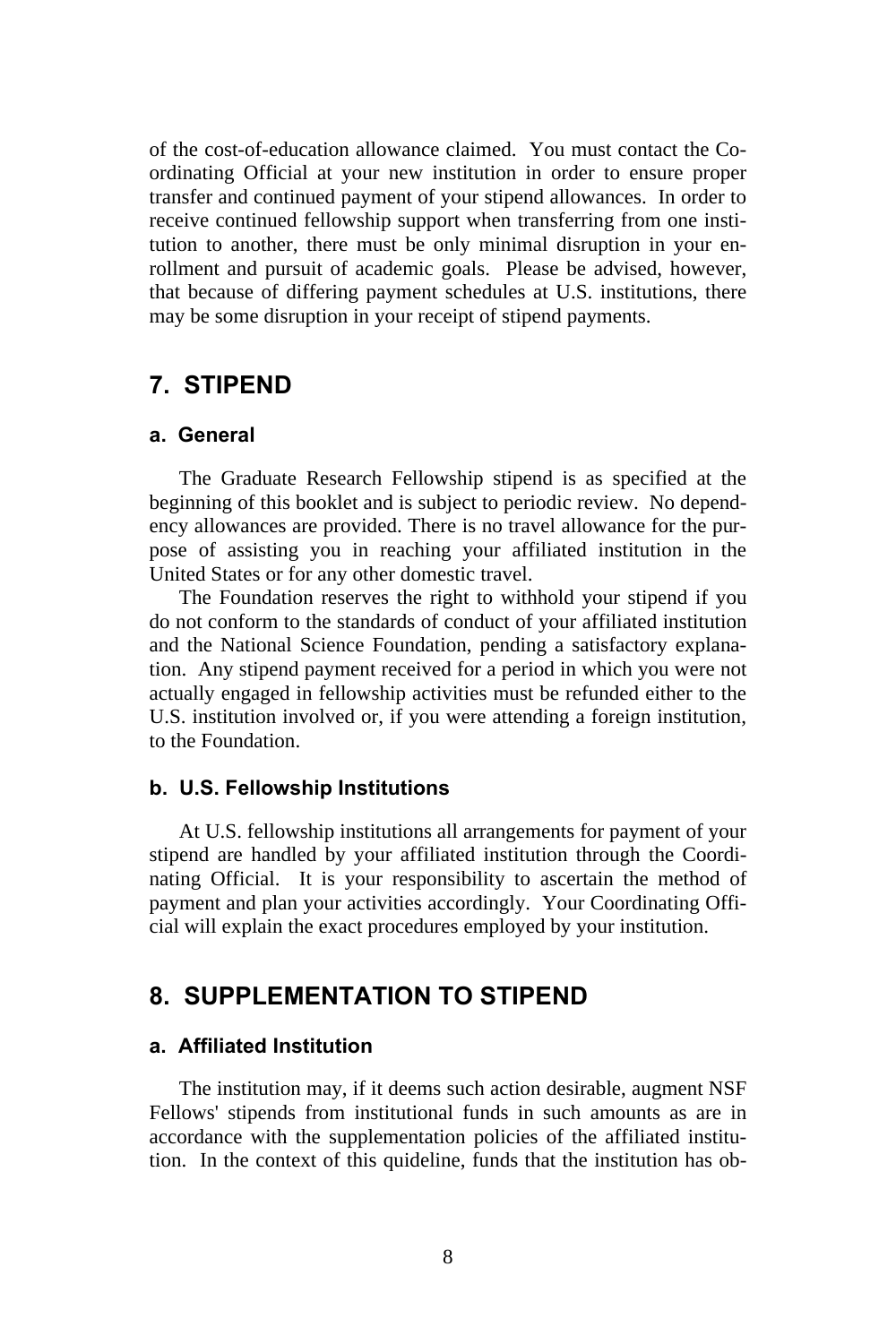tained from external (including Federal) sources may be considered institutional funds (see section 11g).

#### **b. Additional Research Support**

The fellowship award does not provide allowances for special student needs, such as research expenses, travel to scientific conferences, computers, books and publications, fieldwork expenses, special study, etc. Fellows may request support from other sources for such needs.

#### **c. Veterans' Benefits**

The receipt of educational benefits from the Veterans Administration is not considered by NSF as payment supplementary to support from the Foundation and may be received concurrently with such support.

#### **d. ROTC Training Allowance**

Fellows enrolled for duly authorized ROTC training may accept the associated allowance. This allowance is not regarded by the Foundation as supplementation and may be received concurrently with such support.

## **9. PAYMENT OF TUITION AND FEES (COST-OF-EDUCATION ALLOWANCE)**

The Foundation provides your affiliated institution in the United States with a fixed cost-of-education allowance, as specified at the beginning of this booklet. During tenure Fellows will be exempt from paying tuition and fees normally charged to students of similar academic standing. You will, however, be required to pay any fees or deposits that are refundable in whole or in part, or that are optional, or that were incurred prior to the actual start of fellowship tenure (e.g., an "Application for Admission" fee). All living expenses are the responsibility of the Fellow. See section 11c concerning tuition and fees charged by an institution or laboratory other than your affiliated institution.

The Foundation makes available this fixed cost-of-education allowance without regard to the actual amount of tuition and fees involved. This policy is based on the desire of the Foundation to contribute approximately the same percentage of the actual costs of the graduate education of all Fellows, regardless of how various graduate institutions normally generate income from endowments, public funds, tuition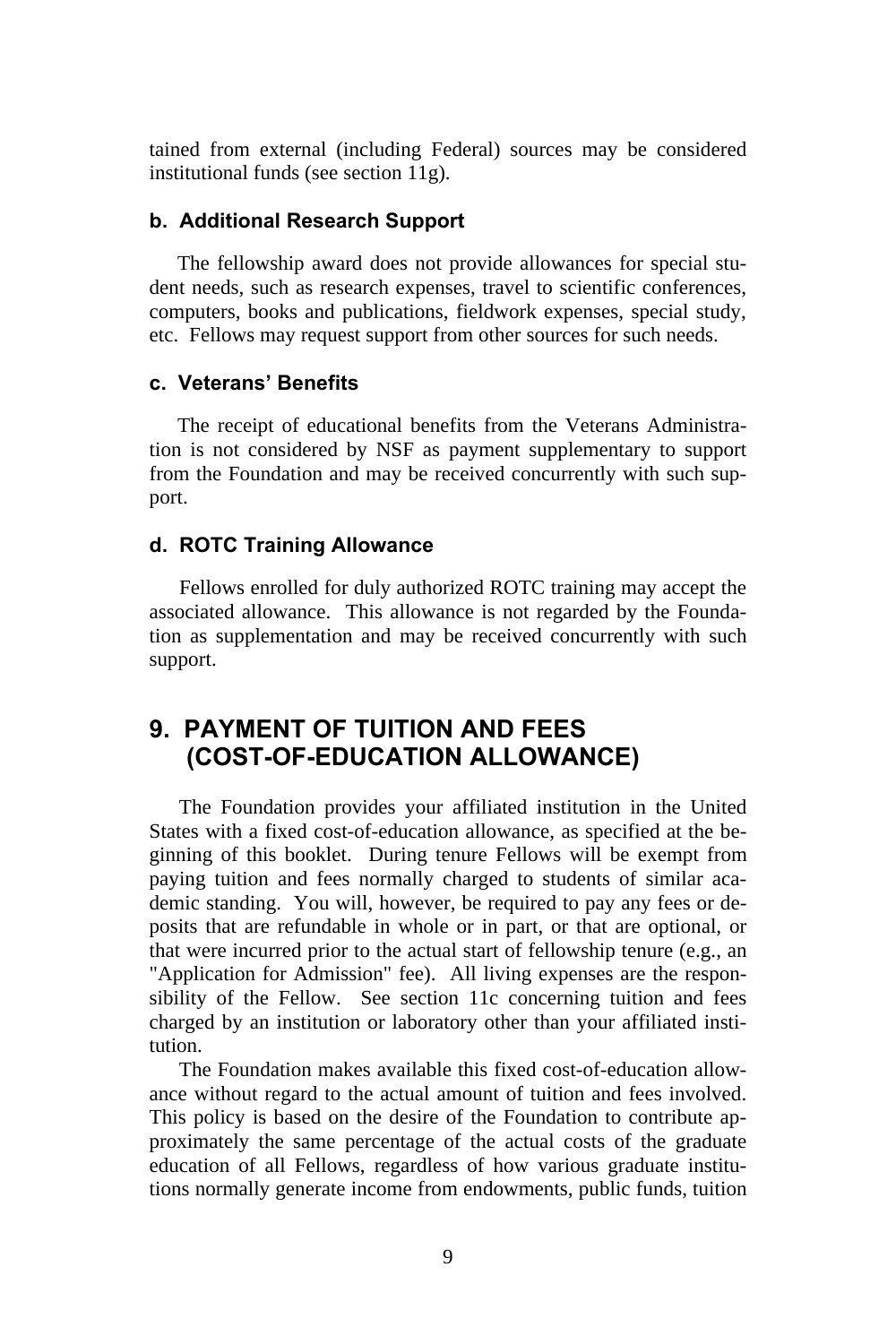or other sources. The use of this cost-of-education allowance is entirely at the discretion of your affiliated institution.

## **10. FELLOWS ABROAD**

#### **a. Foreign Affiliation**

If you intend to affiliate with a foreign institution, you must submit, as soon as possible, evidence from that institution that you have been accepted for study in a graduate degree program in one of the fields supported by the Foundation (unless such evidence was submitted with your fellowship application materials). A post-graduate degree program of study leading to an Honors degree at the baccalaureate level is unacceptable. In addition, all arrangements for affiliation with your foreign institution and provision for living quarters are your responsibility. You will be responsible for making all arrangements for securing any necessary passport or visas.

It is the responsibility of the Fellow to assure that any research activities carried on outside the United States comply with the laws or regulations of the foreign country in which the research is to be conducted. In some countries the foreign research activities contemplated in the proposed plan should be coordinated with the appropriate U.S. and foreign government authorities, and necessary licenses, permits, or approvals should be obtained prior to undertaking the proposed activities.

#### **b. Science Adviser**

Your Science Adviser is the principal professor under whose guidance you are pursuing your fellowship activities.

Fellows studying abroad should keep the Foundation informed at all times of the names and addresses of their Science Advisers, since these are the individuals with whom the Foundation will correspond if questions arise concerning their fellowships.

#### **c. Stipend Payments**

**(1) Initiation of monthly stipend payments.** A *Fellowship Starting Certificate* (NSF Form 349) will be sent in advance of tenure and should be completed and returned to the Graduate Research Fellowship Program office at NSF as soon as possible after beginning tenure. In addition, an *ACH Vendor/Miscellaneous Payment Enrollment Form* (SF 3881) should be completed and sent to the Division of Financial Management, NSF, 4201 Wilson Boulevard--Room 575S,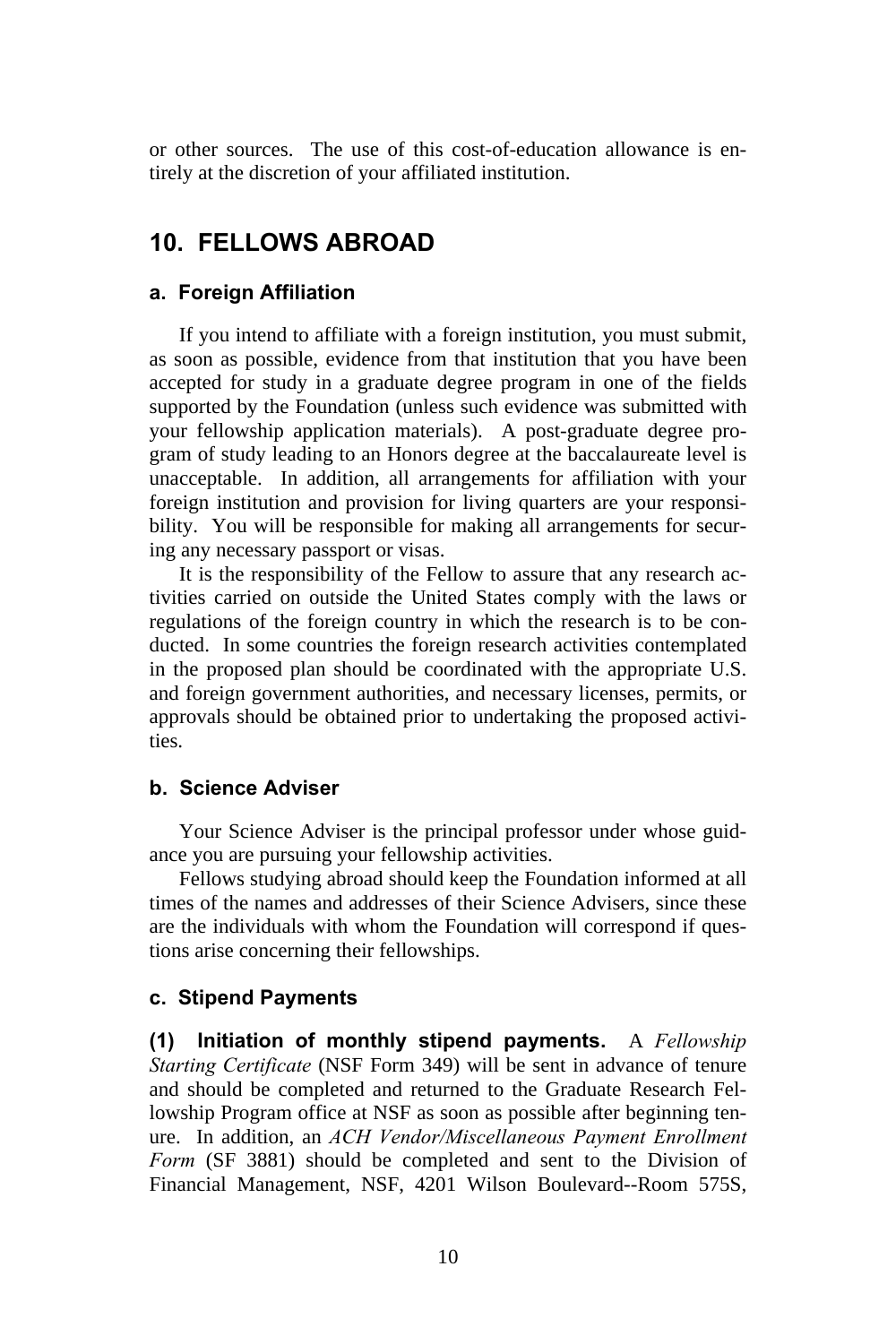Arlington, VA 22230-0002 USA. (Note: Both forms can be downloaded from NSF, see section 15a.) Regular monthly stipend payments will not be authorized until these forms are properly completed and returned to the Foundation. Since it normally requires four to six weeks to process these forms, a Fellow should make provisions to maintain herself or himself during this period.

**(2) Methods of receiving monthly payments.** There are two ways to receive fellowship payments: (1) electronically deposited directly to the Fellow's personal checking/savings account in a U.S. bank or (2) U.S. Treasury Checks mailed directly to the Fellow's home address or foreign address (Please note: Fellows have informed NSF that checks mailed to a foreign site have experienced some delays; this can take up to 10 business days). Both methods require submission of form SF-3881. However, if you wish to receive Treasury Checks, indicate on the SF-3881, "WANT TO RECEIVE PAYMENTS BY TREASURY CHECK". It is strongly recommended that Fellows attending foreign institutions establish an account with a U.S. financial institution to receive fellowship funds by electronic means.

**(3) Missing or delayed payments.** If you experience any problems with receiving your monthly payments, please contact the Graduate Research Fellowship Program at NSF. The Foundation will forward the information to the U.S. Treasury Department after adding appropriate fiscal information. It usually takes at least four weeks to have a new transfer arranged.

#### **d. Payment of Tuition and Fees**

In view of the diversity and complexity of financial charges made by foreign institutions, the Foundation will pay only those foreign institution tuitions and required fees that are normally assessed of all students of similar standing, exclusive of fees or deposits that are refundable in whole or in part, or that are of an optional nature, or that were incurred prior to the actual start of fellowship tenure (e.g., an "Application for Admission" fee). When you send a Starting Certificate to NSF, you can also send either an original statement from the university bursar regarding tuition and fees that are due, or a certified paid receipt for eligible charges from the affiliated institution to be reimbursed. NSF will pay to the Fellow the U.S. dollar equivalent, based on the exchange rate on the day the request is processed, up to the maximum of the annual cost-of-education allowance, in the same manner as the stipend is paid (electronic fund transfer to a U.S. bank or a U.S. Treasury Check mailed to the home or foreign address of the fellow).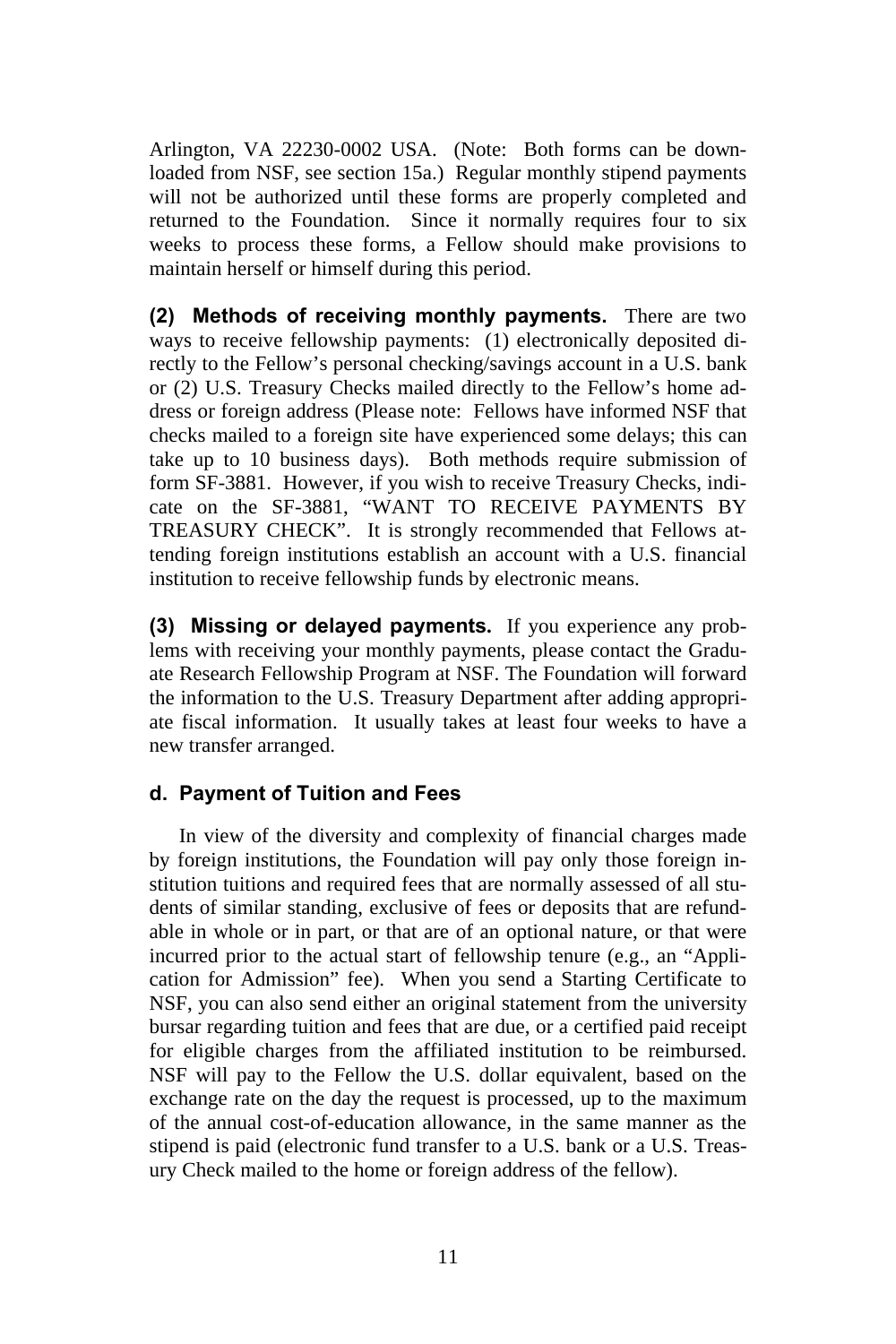Since the Foundation limits tuition and fee reimbursement at foreign institutions to an amount equivalent to the cost-of-education allowance paid to U.S. institutions, any bills in excess of the specified maximum amount of the cost-of-education allowance during any tenure year are the responsibility of the Fellow, and will not be paid by the Foundation. Therefore, if the cost-of-education allowance exceeds the foreign tuition and fees, the balance will not be made available to the Fellow.

#### **e. Travel**

Once fellowship tenure begins, a Fellow attending a foreign institution can request the one-time \$1000 International Research Travel Allowance by completing and submitting the *Fellowship Travel Certificate* (NSF Form 524) to assist in getting to the institution abroad (see section 12a).

#### **f. Completion of Foreign Tenure Year**

A *Fellowship Termination Certificate and Grant Fiscal Report* (NSF Form 453) **must be completed and returned immediately upon completion of each tenure period**, normally one year, at a foreign institution (see section 14e).

The annual activities report (NSF Form 1080) can be completed at the same time and returned with the termination certificate (see section 14b).

## **11. FELLOWSHIP ACTIVITIES**

#### **a. Advanced Degree Enrollment**

In addition to satisfactory institutional affiliation, a Fellow must be enrolled at all times during tenure in a full-time program leading to an advanced degree in one of the fields supported by the Foundation. However, the requirement of formal registration may be waived during part of this tenure, when appropriate, if permitted by the policy of the fellowship institution, provided that the Fellow otherwise remains engaged in appropriate full-time fellowship activities. The Fellow must submit a written request for waiver of registration to the Foundation accompanied by a statement from the Coordinating Official or Science Adviser indicating their recommendation for approval.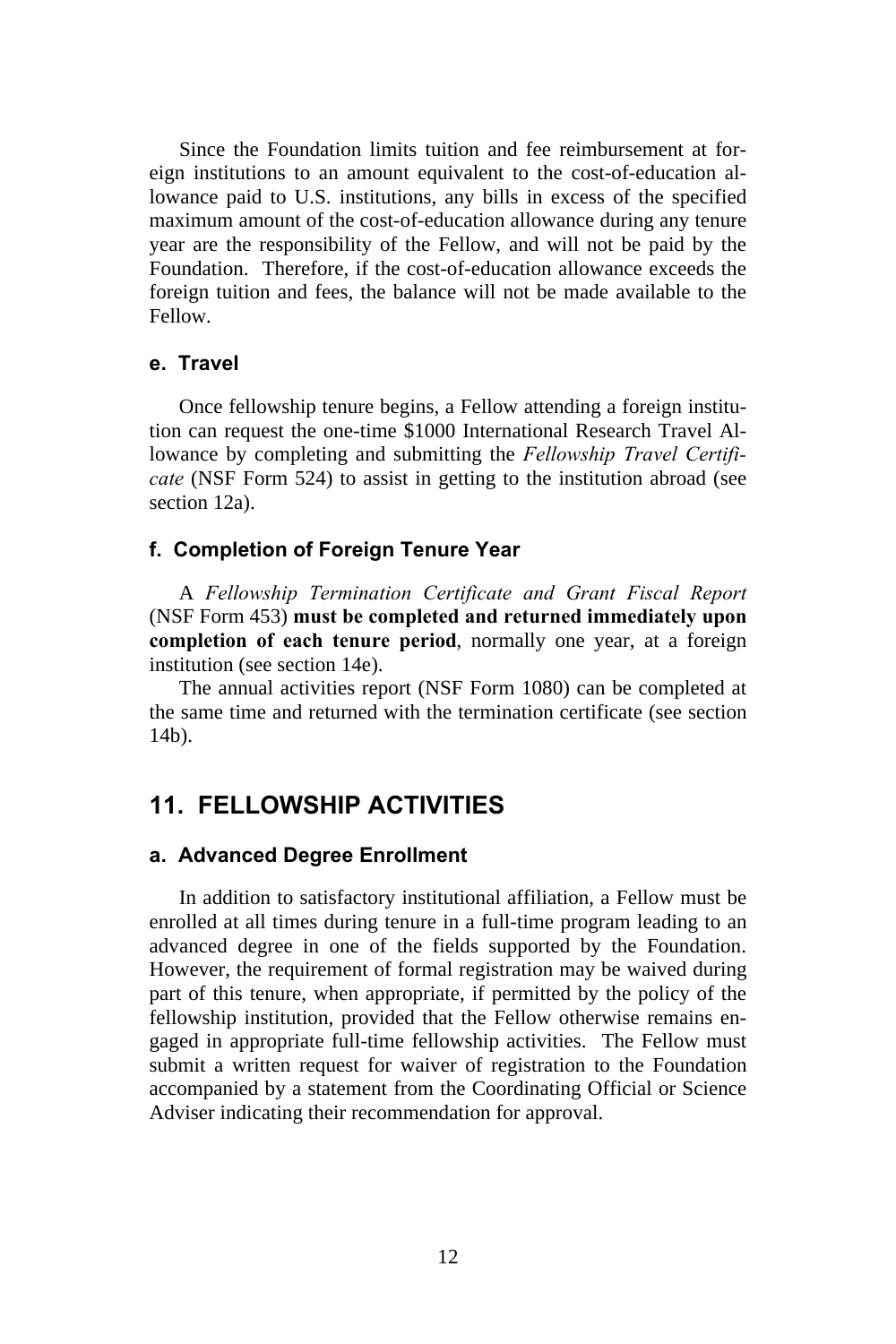#### **b. Teaching**

As a Fellow, you will be required to devote full time to advanced scientific study or research during your tenure, including a reasonable amount of such teaching or similar activities as are in the opinion of the faculty of your institution contributory to your academic progress. You may, therefore, engage in teaching or comparable activities at only your affiliated institution without having to obtain the Foundation's approval. From the Foundation's point of view, furtherance of your educational objectives and the gain of substantive teaching experience, not service to your institution as such, should be the purpose of these activities. If you teach or engage in similar activities, all decisions regarding augmentation of your stipend within the limits outlined in section 8 will be made by your affiliated institution.

NSF permits institutions to require appropriate service of Fellows by appointment to positions that can generate additional income to cover any difference between the cost-of-education allowance and tuition. Any such required service must be contributory to the progress of the Fellow toward an advanced degree and must not be expected to delay that progress. Any such required work must not adversely affect a Fellow's full-time study. Fellows are strongly encouraged to determine the plans regarding any such required service of their proposed fellowship institutions before committing to enroll in any particular school.

#### **c. Field Work (or Study at Another Institution)**

If, in the opinion of the faculty of your affiliated institution, it is desirable for you to study or to engage in research at another institution or laboratory during any part of your tenure, you may do so without having to obtain the Foundation's approval. It should be noted, however, that the Foundation's responsibility with respect to any Graduate Research Fellow is to the Fellow's affiliated institution only, and not to the "visited" institution or laboratory. The Foundation specifically cannot assume responsibility for educational costs assessed by another institution at which a Fellow may be studying temporarily. Regardless of your physical location, you will be considered by the Foundation as being identified with your affiliated institution only.

Plans for field work or study at another institution must be approved either by your Coordinating Official (if at a U.S. institution) or by your Science Adviser (if at a foreign institution).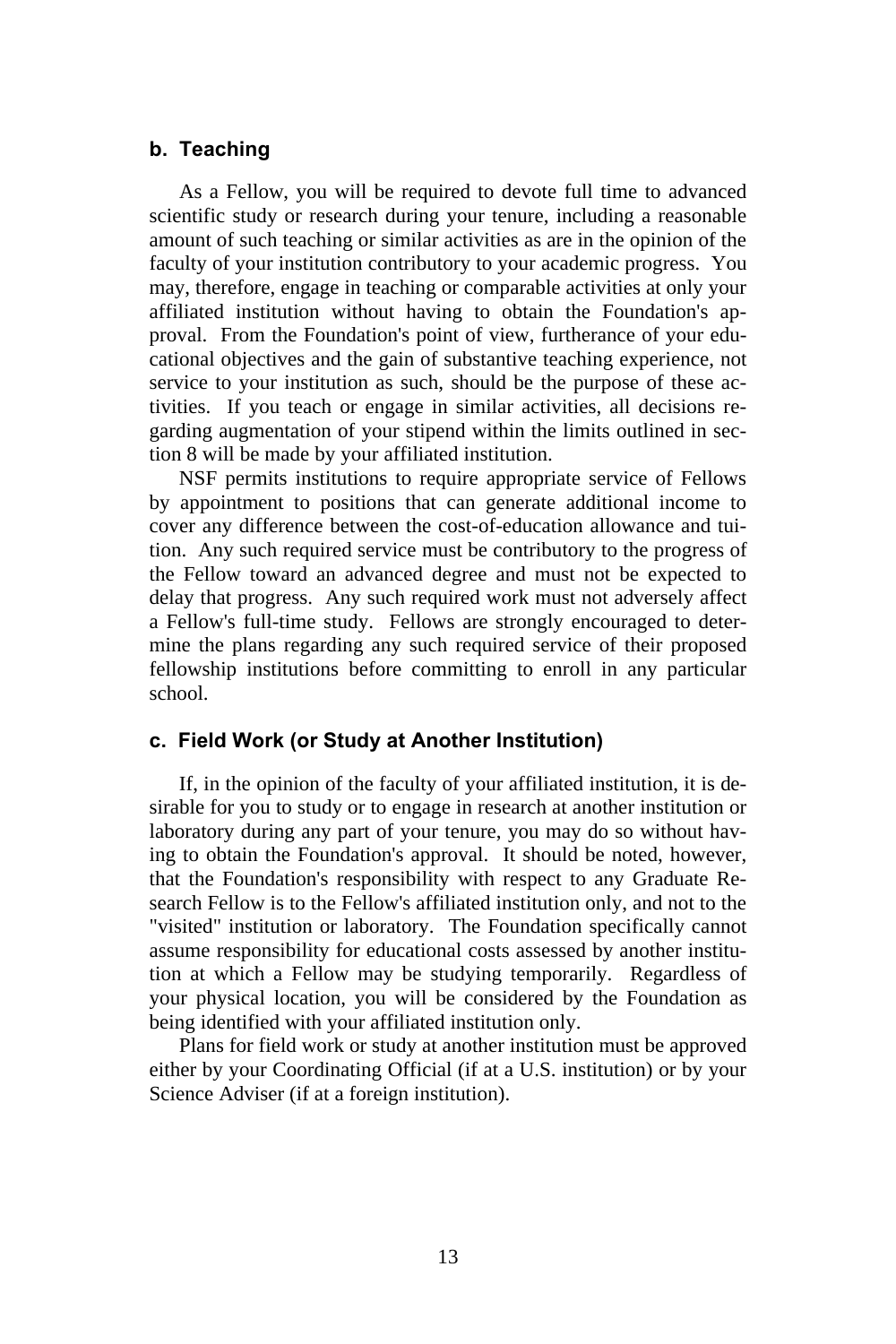#### **d. Foreign Language Study**

Formal study of a foreign language, constituting a portion of your studies as a Fellow, would be appropriate in those cases in which such study is required in your degree program and is recommended by your faculty advisers.

#### **e. Program Changes**

Minor changes in your program may be made subject to the approval of your affiliated institution. A major change in your program- one that alters your program to the extent that it is significantly different from that originally submitted with your application (e.g., a change of field)--must receive the prior approval of your Coordinating Official or Science Adviser. In addition, you must submit a revised proposed plan of study or research for NSF approval.

#### **f. Vacations**

NSF fellowships do not provide a vacation period, as such, during fellowship tenure. You are entitled to the normal, short holiday periods observed by your fellowship institution, such as winter or spring holidays, and short between-term periods. "Vacation time" may not be accumulated for later use. There is considerable variation in institutional practices in the matter of vacations, but, if your institution should close for a long period of time, you will be expected to have made prior arrangements for the use of necessary facilities and resources to carry out your program. If it is not possible for you to make these arrangements at your affiliated institution, you should make other satisfactory arrangements, with Foundation approval, to carry on your work.

#### **g. Awards or Employment during Tenure**

You may not receive funds from another major fellowship, scholarship, or similar award, except as permitted under the provisions of section 8. However, you are permitted to solicit and accept support from any appropriate sources for research expenses connected with your fellowship activities. The Foundation is not concerned with gifts or loans of any kind that you may receive.

During the tenure of your fellowship (except for scheduled short vacation periods) you will be expected to devote full time to the advancement of your graduate education. Employment at an on- or offcampus site that does not jeopardize a Fellow's full-time commitment to graduate study and is consistent with university policy is usually permitted. However, before a Fellow engages in such work, permission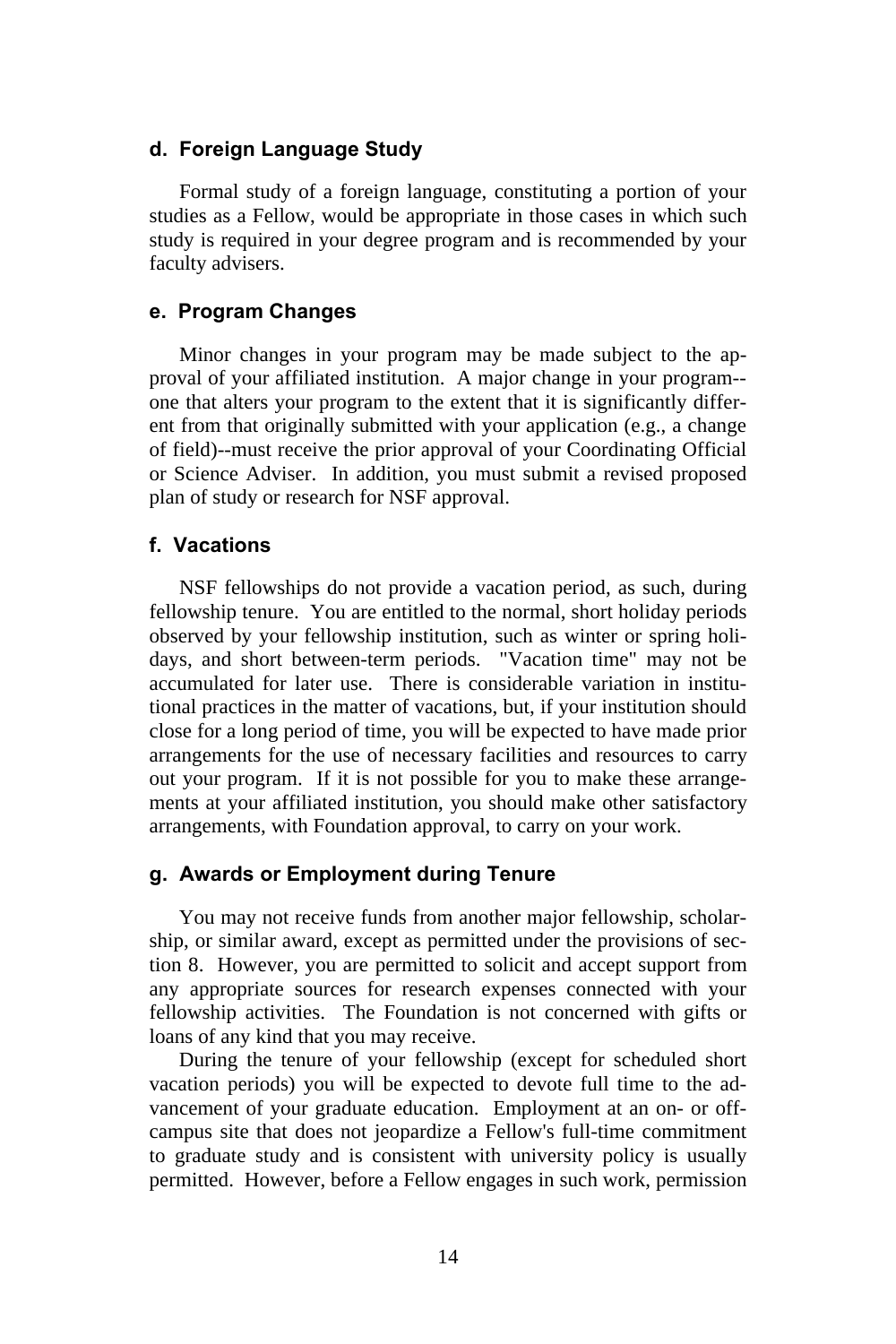of the NSF and the Coordinating Official must be obtained. Requests for approval of employment during tenure are reviewed by NSF on a case-by-case basis. Such requests should include the following information: nature of employment, relation to graduate degree program, number of hours per week or month, permission from a Coordinating Official (U.S. Institutions) or faculty or Science Advisor (Foreign Institutions).

## **12. ADDITIONAL FELLOWSHIP PROVISIONS**

#### **a. International Research Travel Allowance**

For those Fellows who plan to study or do research full-time at a foreign site **for at least three continuous months**, the Foundation will provide a one-time International Research Travel Allowance of \$1,000 to assist the Fellow to travel to and from the foreign site. The activities proposed must be expected to contribute to the Fellow's advanced degree objectives. The period abroad may include any combination of tenure and reserve years otherwise permitted under the program guidelines. The allowance may be used at any appropriate time once tenure has begun and within the five years during which fellowship tenure may be utilized. Fellows may request this allowance on the Acceptance/Declination form (NSF Form 179) or the annual Declaration/Utilization form (NSF Form 719) or by submitting a written request, approved by the Coordinating Official, to the program office. Each request must describe the proposed activities as well as the proposed schedule.

Travel in the U.S., its possessions, and Puerto Rico is considered domestic travel. Travel outside the areas specified above is considered foreign travel. The International Research Travel Allowance falls under the foreign travel classification.

Once tenure begins, a Fellow attending a foreign institution can request the one-time \$1,000 International Research Travel Allowance to assist in getting to the institution abroad. The *Fellowship Travel Certificate* (NSF Form 524) should be completed and returned to the Graduate Research Fellowship Program office at NSF. Once approved, the allowance will be direct deposited or sent as a U.S. Treasury Check, as explained in section 10c(2).

Use of U.S. flag air carriers by international travel allowance recipients is required by the International Air Transportation Fair Competitive Practices Act of 1974 known as the "Fly America Act" (see page 23).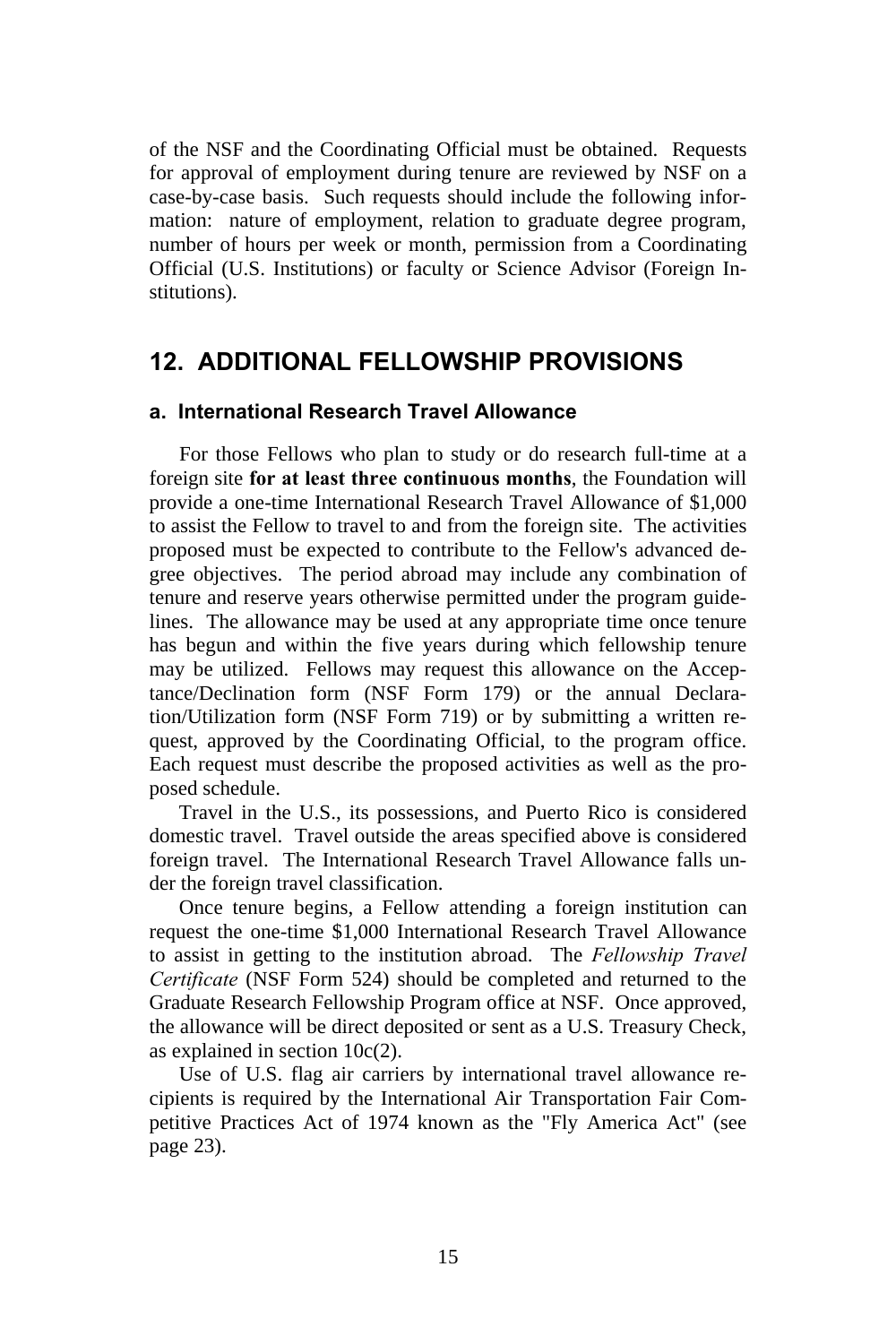#### **b. Use of Supercomputer**

Fellows as well as Honorable Mention recipients may request computer time at one of the Foundation-supported Supercomputer Centers. The Centers will consider requests for supercomputer use in support of the research project that is or will be part of your full-time advanced degree work. Unless precluded by future events, requests must be submitted within five years from announcement of Honorable Mention or from the date of the start of your fellowship period for Fellows. A form for requesting supercomputer time is included in the fellowship award packet and with the notification letter to Honorable Mention recipients. Individuals should contact the program office to initiate a request.

#### **c. Facilitation Awards for Scientists and Engineers with Disabilities**

All fellowship awardees and Honorable Mention recipients who have disabilities may apply for funding through the Facilitation Awards for Scientists and Engineers with Disabilities (FASED) program for special assistance or equipment. See the FASED program announcement or contact the program coordinator at (703) 292-6865 for more information.

#### **d. Tenure Beyond the Doctoral Degree**

If you attain your doctoral degree before completion of your fellowship tenure year, you may either resign at the time you complete the requirements for your doctoral degree or continue to engage in appropriate fellowship activities at your affiliated institution for a brief period not to extend beyond the normal termination date of the fellowship year involved. You should seek the advice of either your Coordinating Official or your Science Adviser.

## **13. OTHER FELLOWSHIP CONCERNS**

#### **a. Income Tax**

**(1) General conditions.** University policies regarding withholding of taxes from stipend payments vary, and Fellows must bear the responsibility of paying any tax, domestic or foreign, when due. Specific questions regarding taxation of fellowship funding should be referred to the U.S. Internal Revenue Service.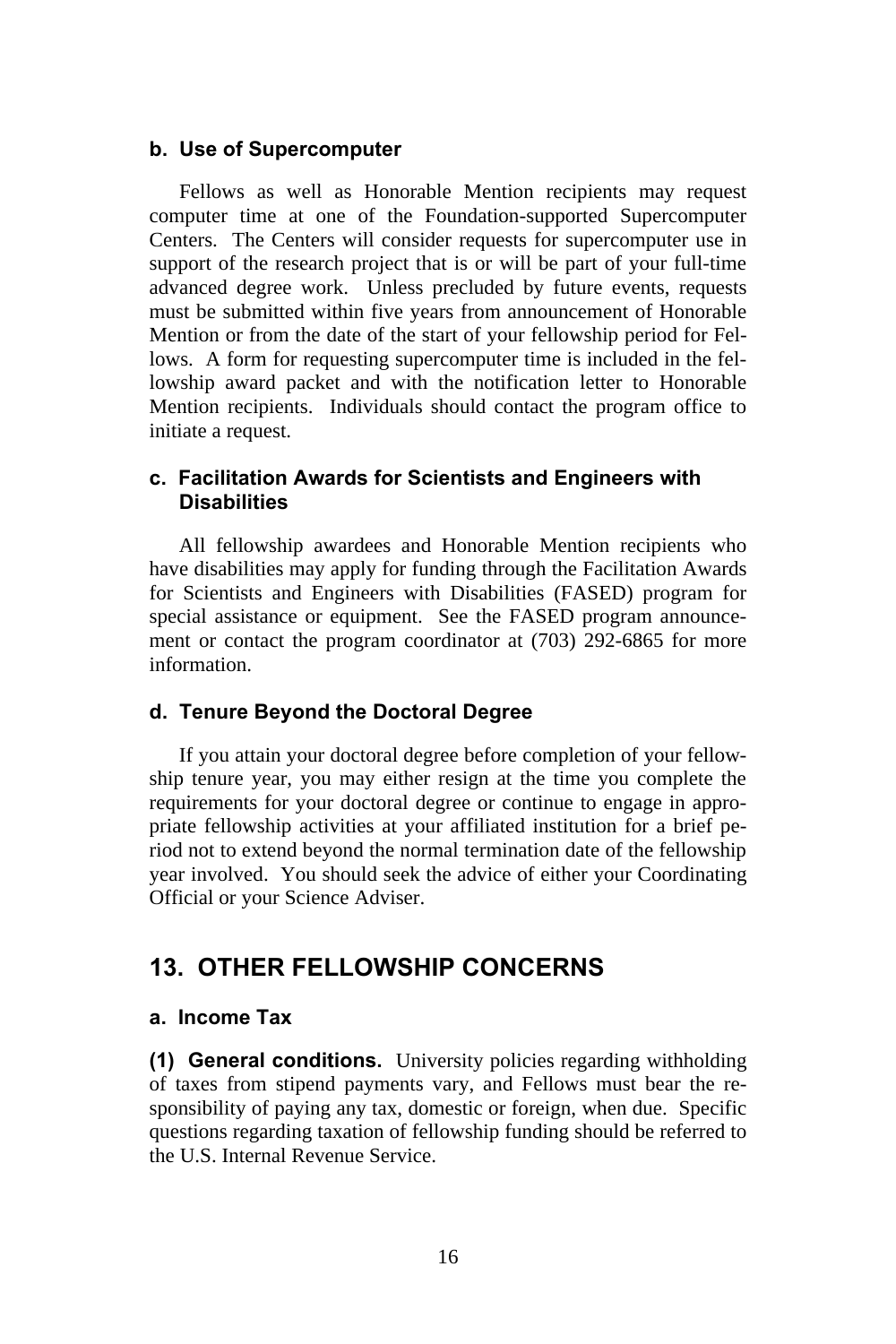Fellows are not in any sense salaried employees of the National Science Foundation nor of their affiliated institution. The NSF and most institutions will not deduct income taxes or Social Security taxes from the stipend, and no W-2 forms will be issued. However, some universities do withhold taxes. The Fellow must make provision for the filing of all income taxes that may become due. It is the Fellow's responsibility to learn the university's policy.

Fellows may request a statement of earnings from the fellowship institution.

**(2) Foreign affiliation.** A statement of funds received (including travel allowance) will be issued by the NSF Division of Financial Management upon request by those Fellows who are attending a foreign institution.

The Foundation is unable to supply information concerning the income tax or other tax provisions of any foreign country. Inquiries should be directed to the authorities in the appropriate countries.

Fellows going abroad may find it helpful to consult Internal Revenue Service Publication No. 54, Tax Guide For U.S. Citizens And Resident Aliens Abroad, and Publication No. 520, Scholarships And Fellowships. These are available at all IRS district offices. You can download these publications from the IRS Home Page at [http://www.irs.ustreas.gov/forms\\_pubs/pubs.html](http://www.irs.ustreas.gov/forms_pubs/pubs.html)

#### **b. Sharing of Findings, Data and Other Research Products**

NSF advocates and encourages open scientific communication. NSF expects significant research results and educational activities to be promptly made public without restriction. It also encourages Fellows to share software and inventions, once appropriate protection for them has been secured, and otherwise act to make the innovations they embody widely useful and usable. The Fellowship Program would appreciate receiving notice of Fellows' publications, but it is not necessary to send a copy of the publications, paper, thesis, or dissertation.

#### **c. Acknowledgment of Support and Disclaimer**

An acknowledgment of NSF support and a disclaimer must appear in publications including World Wide Web pages of any material, whether copyrighted or not, based on or developed under the project being reported, in the following terms:

"This material is based upon work supported under a National Science Foundation Graduate Research Fellowship."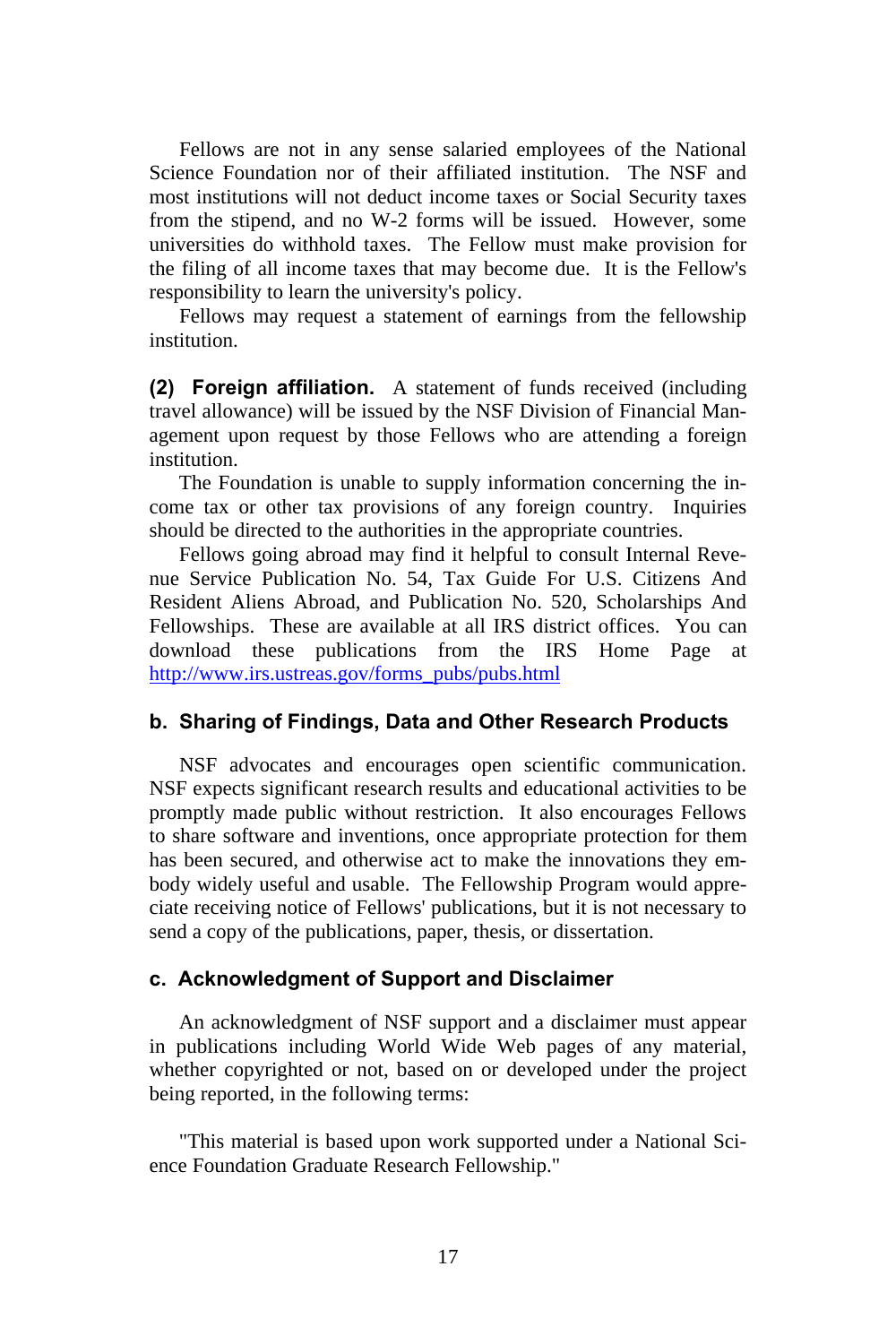Except for articles or papers published in scientific, technical, or professional journals, the following disclaimer should be included:

"Any opinions, findings, conclusions or recommendations expressed in this publication are those of the author(s) and do not necessarily reflect the views of the National Science Foundation."

#### **d. Legal Rights to Intellectual Property**

The National Science Foundation normally allows Fellows to retain principal legal rights to intellectual property developed under a fellowship award. This policy provides incentive for development and dissemination of inventions, software, and publications that can enhance their usefulness, accessibility, and upkeep. It does not, however, reduce the responsibility of Fellows and their affiliated institutions to make results, data, and collections available to the research community.

#### **e. Future Employment**

The offer and acceptance of this fellowship does not obligate you, the Foundation or the United States Government in any way with regard to future employment or service of any kind.

#### **f. National Security**

Fellows are obliged to report promptly to the Foundation, prior to disclosure to others, any discoveries that are made or data that are developed that could reasonably be considered as likely to affect the national security or the national defense. Doubtful cases should be referred to the Foundation prior to disclosure of any information concerning them.

#### **g. Members of the Armed Forces and Federal Employees**

If during the tenure of your fellowship you will be a member of the Armed Forces (other than as a participant of an ROTC program) or on leave from a position in the Federal Service, it is your responsibility to so inform the Foundation and have a cognizant official of the Government organization involved file a statement with the Foundation outlining the funds that will be made available by your employer and the specific purpose for which they are provided to you. The Foundation and your organization must reach a mutually satisfactory agreement regarding your support during tenure before any funds can be provided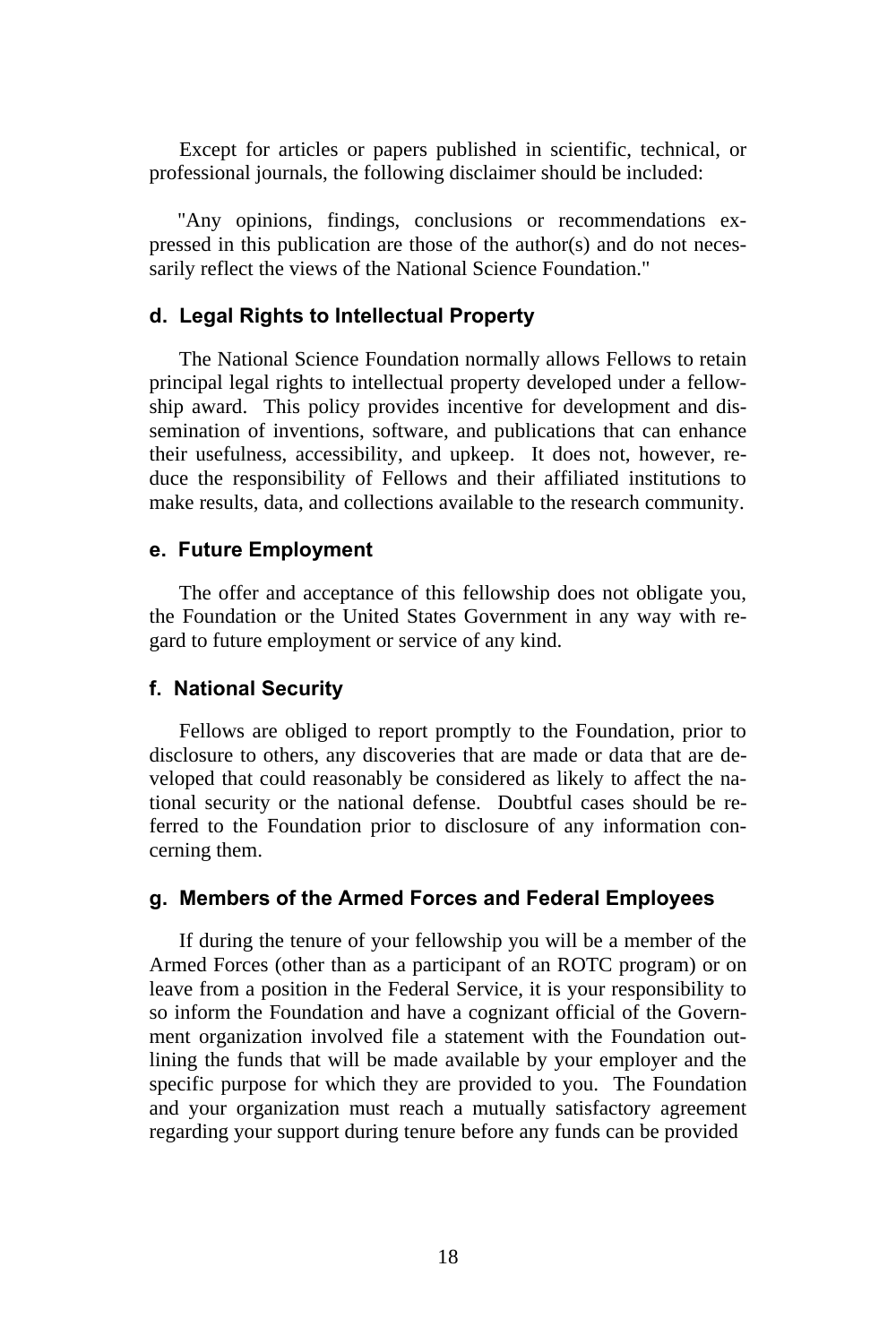under your fellowship. Normally, if you will be receiving active duty military pay, the fellowship stipend is forfeited; however, the institution can utilize the cost-of-education allowance.

## **14. ANNUAL REPORTING**

#### **a. Yearly Continuation of the Fellowship,** (NSF Form 719)

NSF Form 719, *Declaration To Utilize, Reserve Or Terminate A Subsequent Year Of A 3-Year Graduate Fellowship Award*, which is sent to you in the Spring through your Coordinating Official or directly if you are abroad, is for the purpose of declaring whether you will utilize or reserve your fellowship for the following year. **All Fellows, including those on reserve, military deferral or medical deferral, must file this form each year. Failure to declare your intent at this time results in your fellowship being considered as resigned.** If you are in the first or second year of the three-year award and have not already reserved your fellowship for the maximum period of two years, you are eligible to utilize or reserve your fellowship during the next academic year. The utilization or reservation of your fellowship is contingent upon certification by your affiliated institution of satisfactory progress toward an advanced degree and your institution's approval of any alternate plans. If, before beginning tenure in a subsequent year of the award, your institution withdraws its certification, all remaining years of tenure will be canceled.

The utilization of a fellowship awarded to you in a prior year is contingent upon the availability of funds.

#### **b. Activities Report,** (NSF Form 1080)

In April of each year of tenure, a letter will be sent to you through your Coordinating Official, requesting a brief report on your experiences and accomplishments during the past year. NSF Graduate Research Fellows abroad are also requested to submit an Activities Report (see section 10f). Within 30 days after the end of that year, you are expected to submit NSF Form 1080, Activities Report for Graduate Fellowship Year 200\_-0\_, directly to the Foundation. The Foundation is always interested in receiving captioned photographs and learning of noteworthy accomplishments that merit public attention. Also, you may wish to offer suggestions regarding the administration of the award.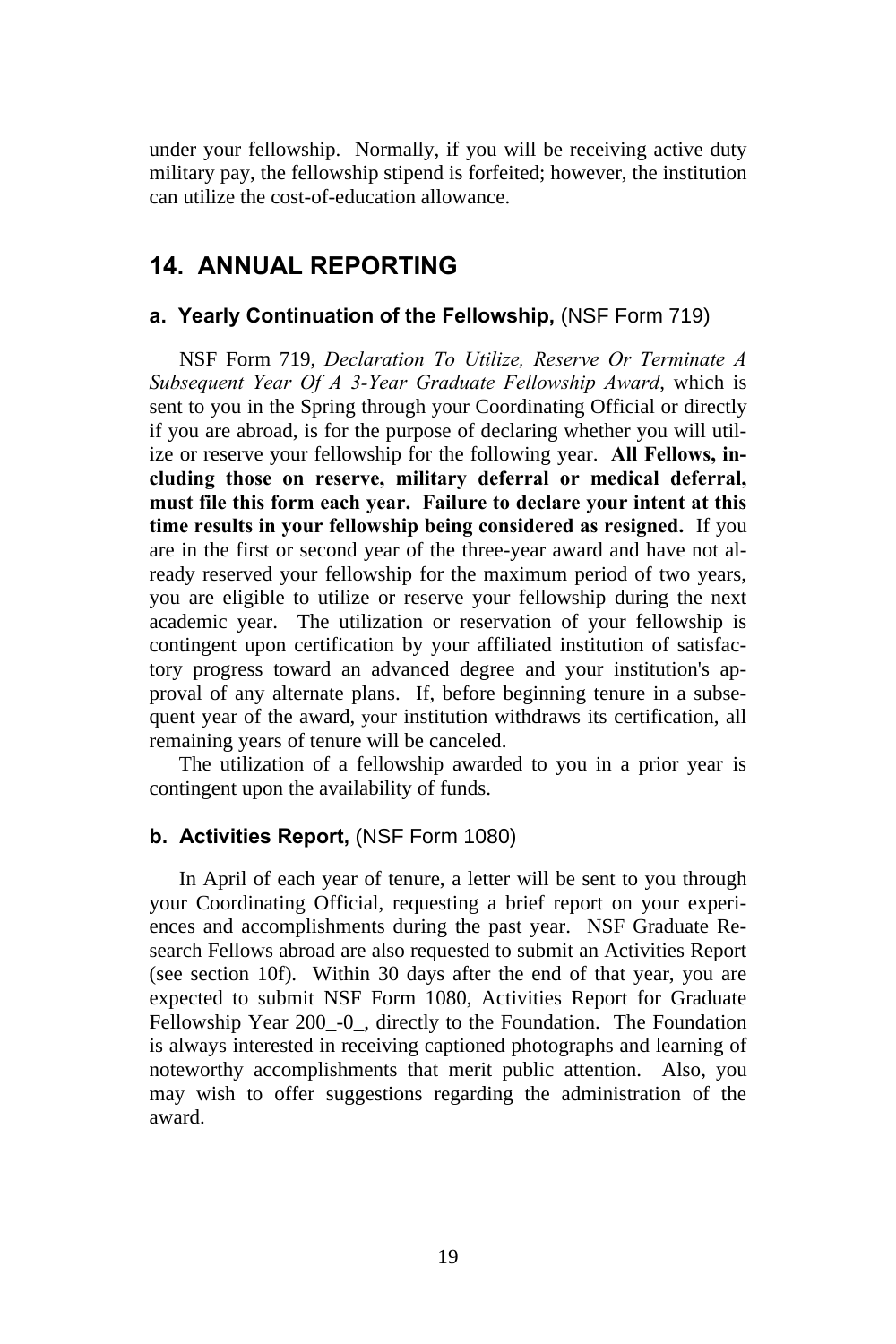#### **c. Starting Certificate,** (NSF Form 349) **(for Fellows abroad)**

If you are studying at an institution abroad, NSF Form 349, Fellowship Starting Certificate serves as authority to begin your stipend payments. Each year after you have begun tenure, complete a Starting Certificate form, obtain your Science Adviser's original signature, and submit the form to the Graduate Research Fellowship Program at NSF.

#### **d. Direct Deposit Form for U.S. Banks Only,** (SF 3881) **(for Fellows abroad)**

The *ACH Vendor/Miscellaneous Payment Enrollment Form* (SF 3881) should be submitted to the Division of Financial Management at NSF in order for the U.S. Treasury Department to transmit payment data by electronic means to the Fellow's U.S. bank account.

#### **e. Termination Certificate,** (NSF Form 453) **(for Fellows Abroad)**

If you are studying at an institution abroad, NSF Form 453, Fellowship Termination Certificate and Grant Fiscal Report, will be mailed to you each year to complete and return to the Foundation immediately upon completion of your tenure period. This form is to be signed by your Science Adviser (or an appropriate official of your affiliated institution), and must show the date you actually completed your fellowship activities, but must not be submitted in advance of your termination date. The annual submission of this form is required to satisfy minimum accounting regulations of the Federal Government and to verify that you have fulfilled the obligation of your fellowship tenure for which Federal funds were provided.

## **15. ONLINE FORMS AND PUBLICATIONS FROM NSF**

The majority of forms and publications for the Graduate Research Fellowship Program (GRFP) are available electronically on the NSF Home Page via the World Wide Web at: <http://www.nsf.gov>*.* In addition, documents can be accessed from the Graduate Research Fellowship Home Page or may be requested by e-mail. We recommend that you use these electronic methods for fast, easy access. Note that the PDF forms require using Adobe Acrobat Reader for viewing and printing. The Acrobat Reader software can be downloaded free of charge from: <http://www.adobe.com/prodindex/acrobat/readstep.html>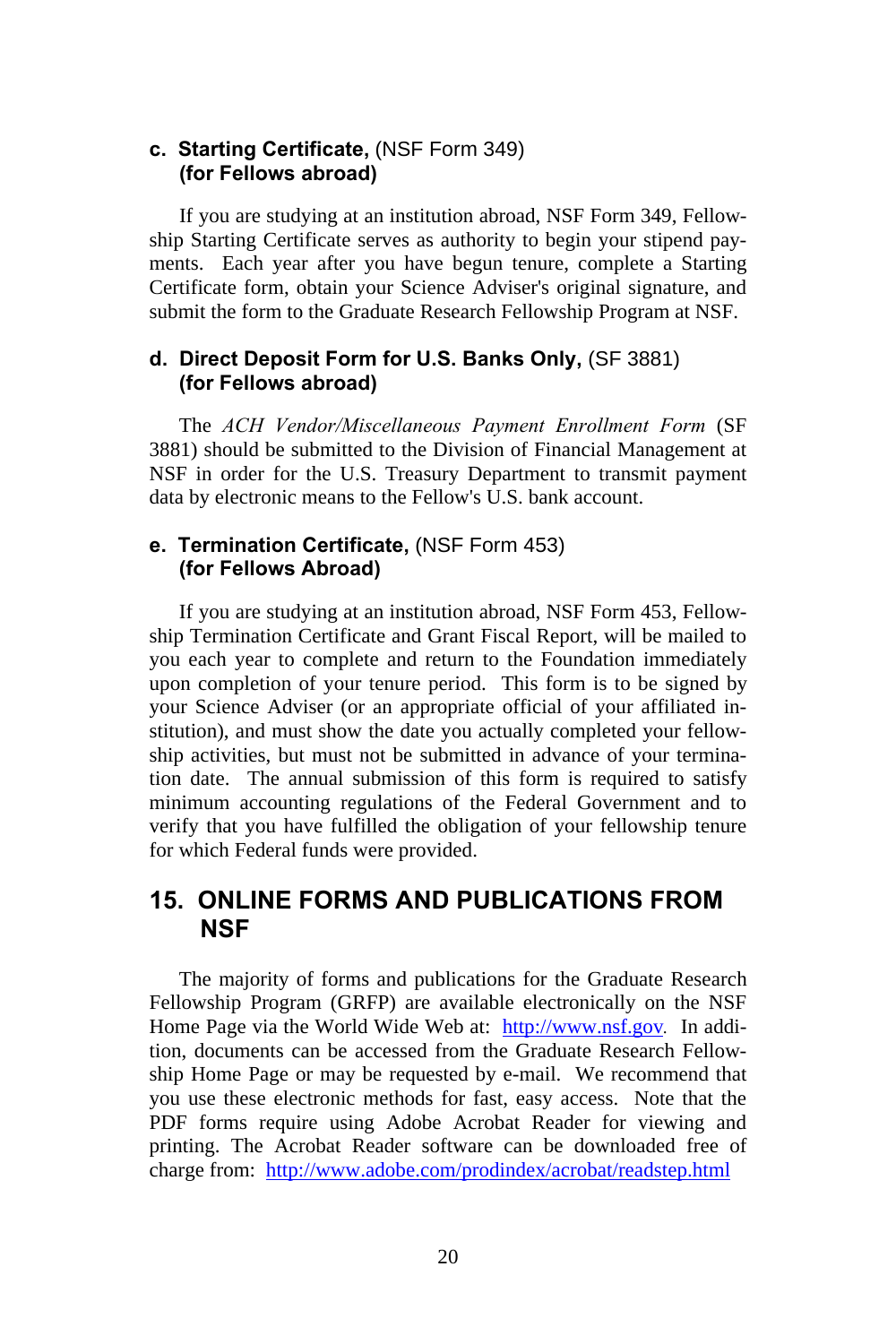#### **a. Graduate Research Fellowship Program (GRFP) Home Page**

Fellowship forms and publications are accessible from the GRFP Home Page at: [http://www.nsf.gov/grfp.](http://www.nsf.gov/grfp) This page provides convenient links to the NSF Online Document system.

#### **b. Online Document System**

With Internet access, you can pull up fellowship forms in either a PDF printable blank form or a MS Word online form. Once on the NSF Home Page, click on "Publications" at the top of the page. Then click on "Search or Browse by Type". Scroll down to "Search by Document Number" and enter the file name. The following forms are available.

| file name | fellowship form                          |
|-----------|------------------------------------------|
| fmgf1080  | <b>Annual Activities Report</b>          |
| fmgf349   | <b>Fellowship Starting Certificate</b>   |
| fmgf3881  | ACH Payment Form (U.S. banking form)     |
| fmgf453   | Fellowship Termination Certificate       |
| fmgf524   | <b>Travel Certificate</b>                |
| fmgf719   | <b>Yearly Continuation of Fellowship</b> |
|           |                                          |

The Information for Graduate Research Fellows booklet and A Directory of Coordinating Officials are also available.

| NSF 01-94 | Information booklet as a HTML document. PDF, or MS                |
|-----------|-------------------------------------------------------------------|
|           | Word document.                                                    |
|           | <b>NSF 01-71</b> CO Directory as a HTML document, PDF, or MS Word |
|           | document.                                                         |

#### **c. Internet E-mail**

With access only to Internet electronic mail, you can have the forms sent to you via e-mail. Each form is available in two versions: a PDF printable blank form and a MS Word online form. You can send a GET message to the NSF database and each form requested will be automatically sent to your e-mail address in a separate return e-mail message. Save the file to a directory and pull it into Word (.doc) or Adobe Acrobat Reader (.pdf).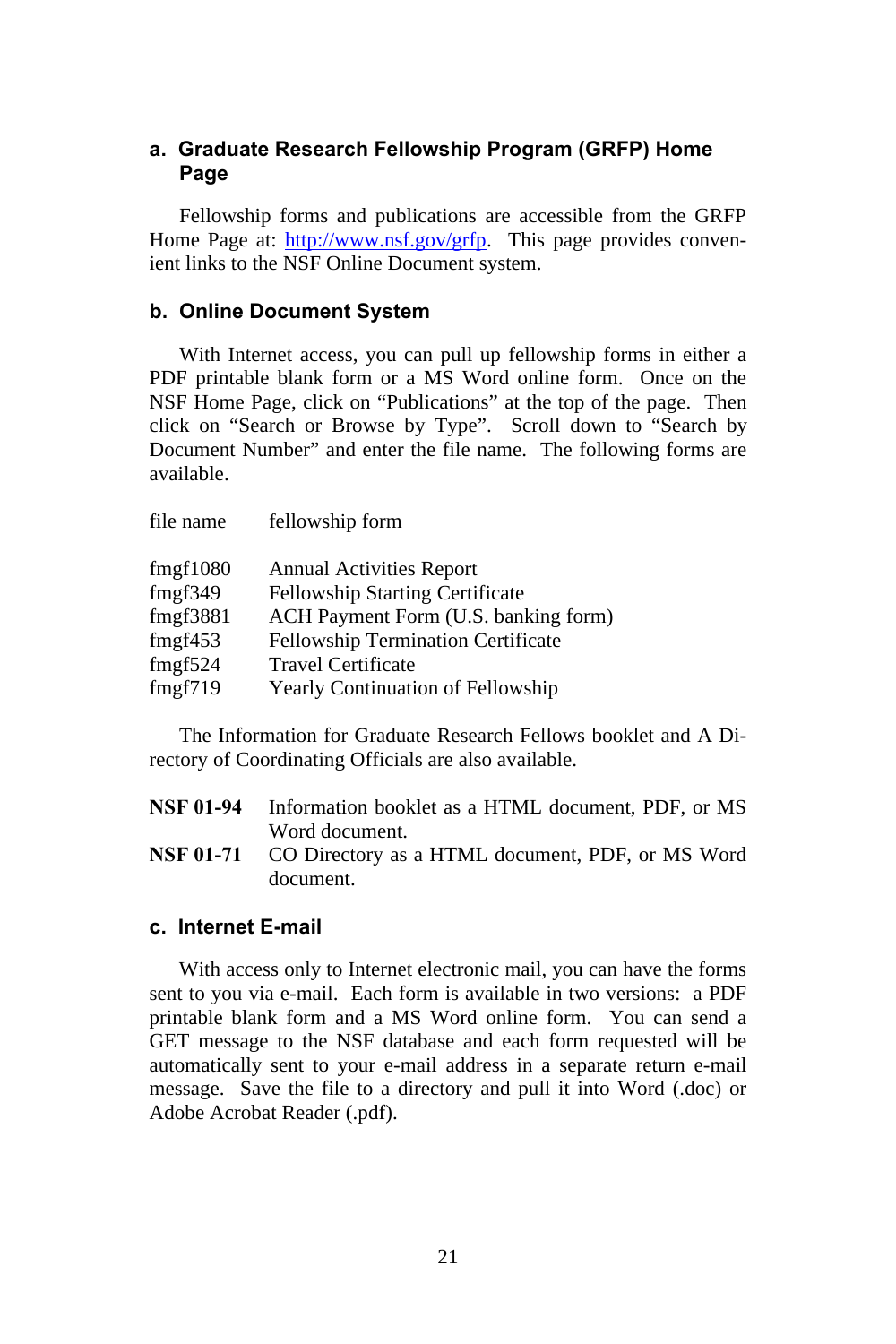To receive forms by e-mail, send an electronic mail message to: [getpub@nsf.gov](mailto:getpub@nsf.gov)

Leave the subject line blank. In the body of the message enter the GET command followed by the file name. You must specify .pdf or .doc file. Example:

get fmgf719.doc get fmgf719.pdf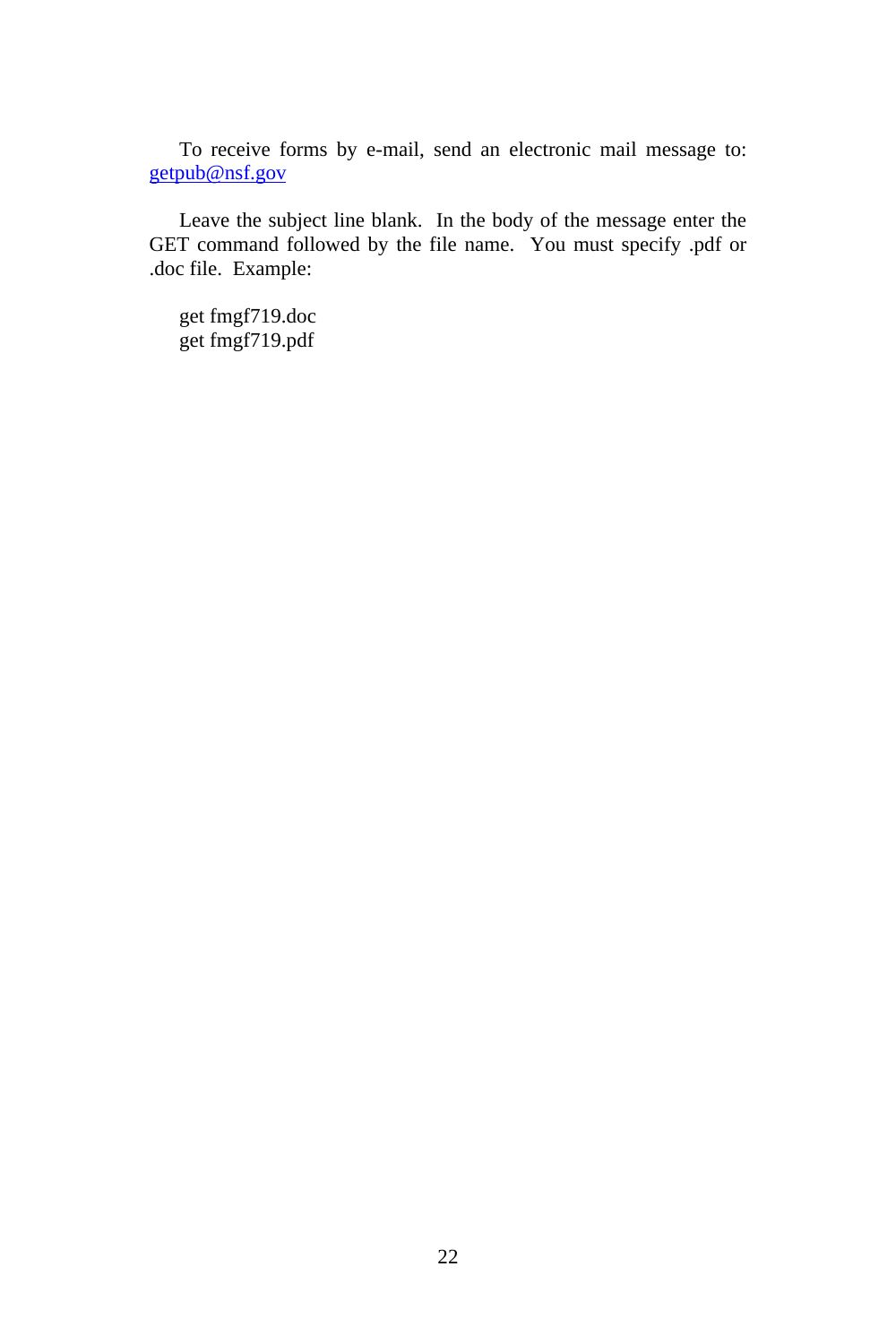## **Use of U.S.-Flag Air Carriers and Foreign-Flag Air Carriers**

(Reprinted from GC-1, NSF Grant General Conditions)

#### Use of U.S.-Flag Air Carriers

- (1) The Comptroller General of the United States, by Decision B-138942 of June 17, 1975, as amended March 31, 1981, provided guidelines for implementation of Section 5 of the International Air Transportation Fair Competitive Practices Act of 1974 (49 U.S.C. 1517).
- (2) Any air transportation to, from, between, or within a country other than the United States of persons or property, the expense of which will be assisted by NSF funding, must be performed by a U.S.-flag air carrier if service provided by such a carrier is available.
- (3) For the purposes of this requirement, U.S.-flag air carrier service is considered available even though:
	- (a) comparable or a different kind of service can be provided at less cost by a foreign-flag air carrier;
	- (b) foreign-flag air carrier service is preferred by, or is more convenient for, the Foundation or traveler; or
	- (c) service by a foreign-flag air carrier can be paid for in excess foreign currency.
- (4) The following rules apply unless their application would result in the first or last leg of travel from or to the United States being performed by a foreign-flag air carrier:
	- (a) A U.S.-flag air carrier shall be used to destination or, in the absence of direct or through service, to the farthest interchange point on a usually traveled route.
	- (b) If a U.S.-flag air carrier does not serve an origin or interchange point, a foreign-flag air carrier shall be used only to the nearest interchange point on a usually traveled route to connect with a U.S.-flag air carrier.
	- (c) If a U.S.-flag air carrier involuntarily reroutes the traveler via a foreign-flag air carrier, the foreign-flag air carrier may be used notwithstanding the availability of alternative U.S.-flag air carrier service.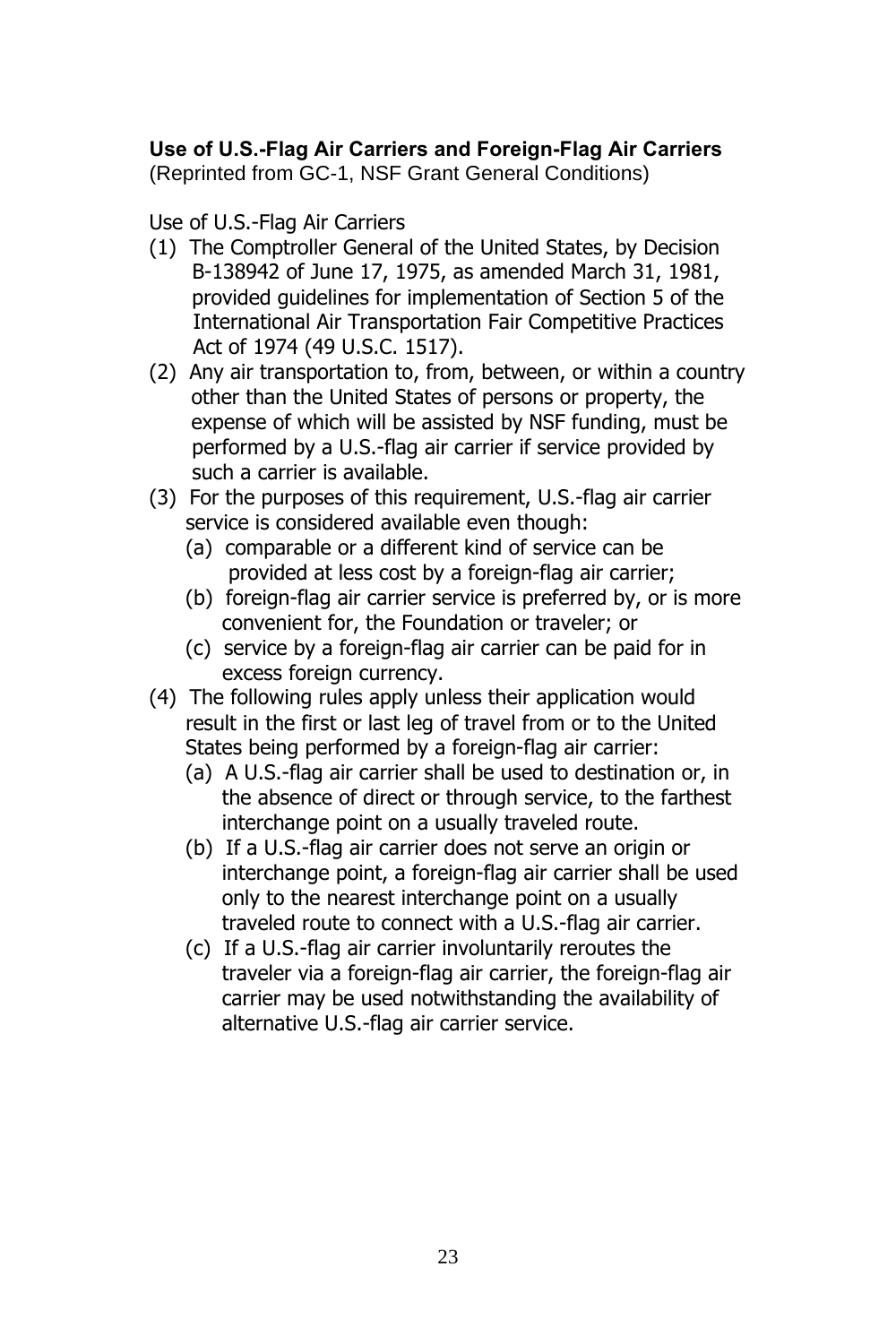Use of Foreign-Flag Air Carriers

- (1) Travel To and From the United States. Use of a foreign-flag air carrier is permissible if:
	- (a) the airport abroad is the traveler's origin or destination airport, and use of U.S.-flag air carrier service would extend the time in a travel status by at least 24 hours more than travel by a foreign-flag air carrier; or
	- (b) the airport abroad is an interchange point, and use of U.S.-flag air carrier service would require the traveler to wait 6 hours or more to make connections at that point, or would extend the time in a travel status by at least 6 hours more than travel by a foreign-flag air carrier.
- (2) Travel Between Points Outside the United States. Use of a foreign-flag air carrier is permissible if:
	- (a) travel by a foreign-flag air carrier would eliminate two or more aircraft changes en route;
	- (b) travel by U.S.-flag air carrier would extend the time in a travel status by at least 6 hours more than travel by a foreign-flag air carrier; or
	- (c) the travel is not part of the trip to or from the Untied States, and use of a U.S.-flag air carrier would extend the time in a travel status by at least 6 hours more than travel by a foreign-flag air carrier.
- (3) Short Distance Travel. For all short distance travel, regardless of origin and destination, use of a foreign-flag air carrier is permissible if the elapsed travel time on a scheduled flight from origin to destination airport by a foreign-flag air carrier is 3 hours or less and service by a U.S.-flag air carrier would double the travel time.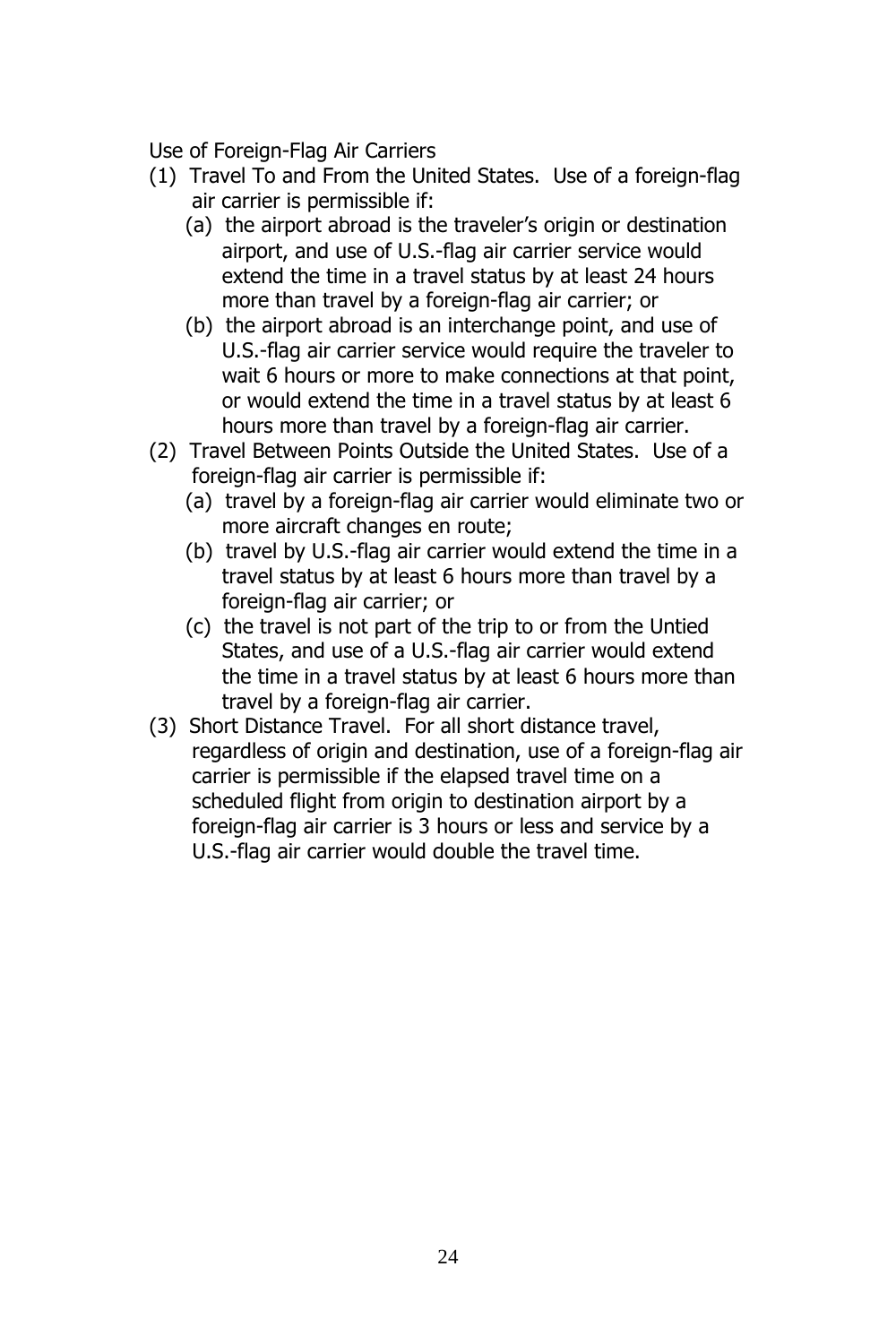## Index

# Page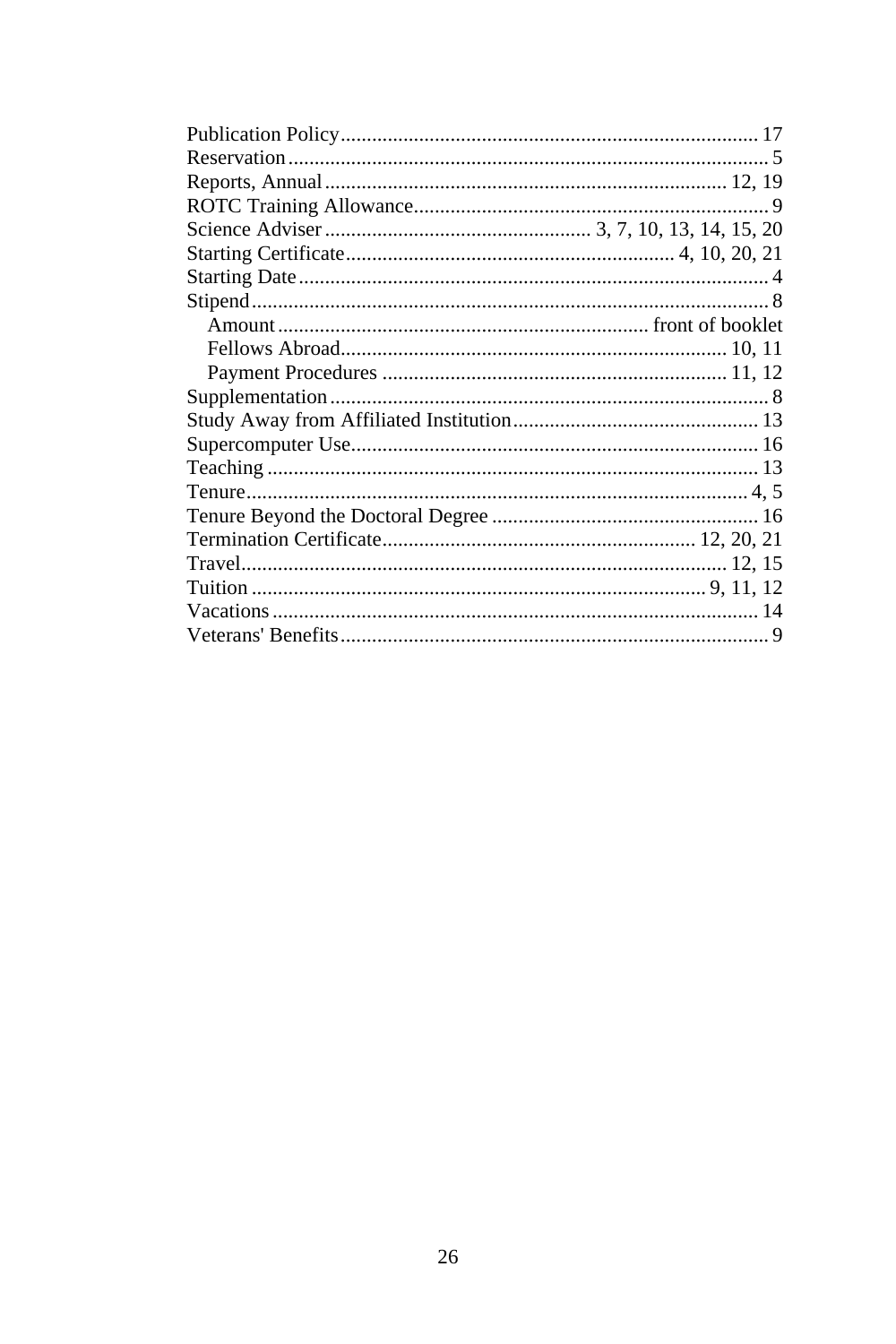## **About the National Science Foundation**

The National Science Foundation (NSF) funds research and education in most fields of science and engineering. Grantees are wholly responsible for conducting their project activities and preparing the results for publication. Thus, the Foundation does not assume responsibility for such findings or their interpretation.

NSF welcomes proposals from all qualified scientists, engineers and educators. The Foundation strongly encourages women, minorities, and persons with disabilities to compete fully in its programs. In accordance with Federal statutes, regulations, and NSF policies, no person on grounds of race, color, age, sex, national origin, or disability shall be excluded from participation in, be denied the benefits of, or be subjected to discrimination under any program or activity receiving financial assistance from NSF (unless otherwise specified in the eligibility requirements for a particular program).

Facilitation Awards for Scientists and Engineers with Disabilities (FASED) provide funding for special assistance or equipment to enable persons with disabilities (investigators and other staff, including student research assistants) to work on NSF-supported projects. See the program announcement or contact the program coordinator at (703) 292-6865.

The National Science Foundation has Telephonic Device for the Deaf (TDD) and Federal Relay Service (FRS) capabilities that enable individuals with hearing impairments to communicate with the Foundation regarding NSF programs, employment, or general information. TDD may be accessed at (703) 292-5090 or through FRS on 1-800-877-8339.

The National Science Foundation is committed to making all of the information we publish easy to understand. If you have a suggestion about how to improve the clarity of this document or other NSF-published materials, please contact us at [plainlanguage@nsf.gov.](mailto:plainlanguage@nsf.gov)